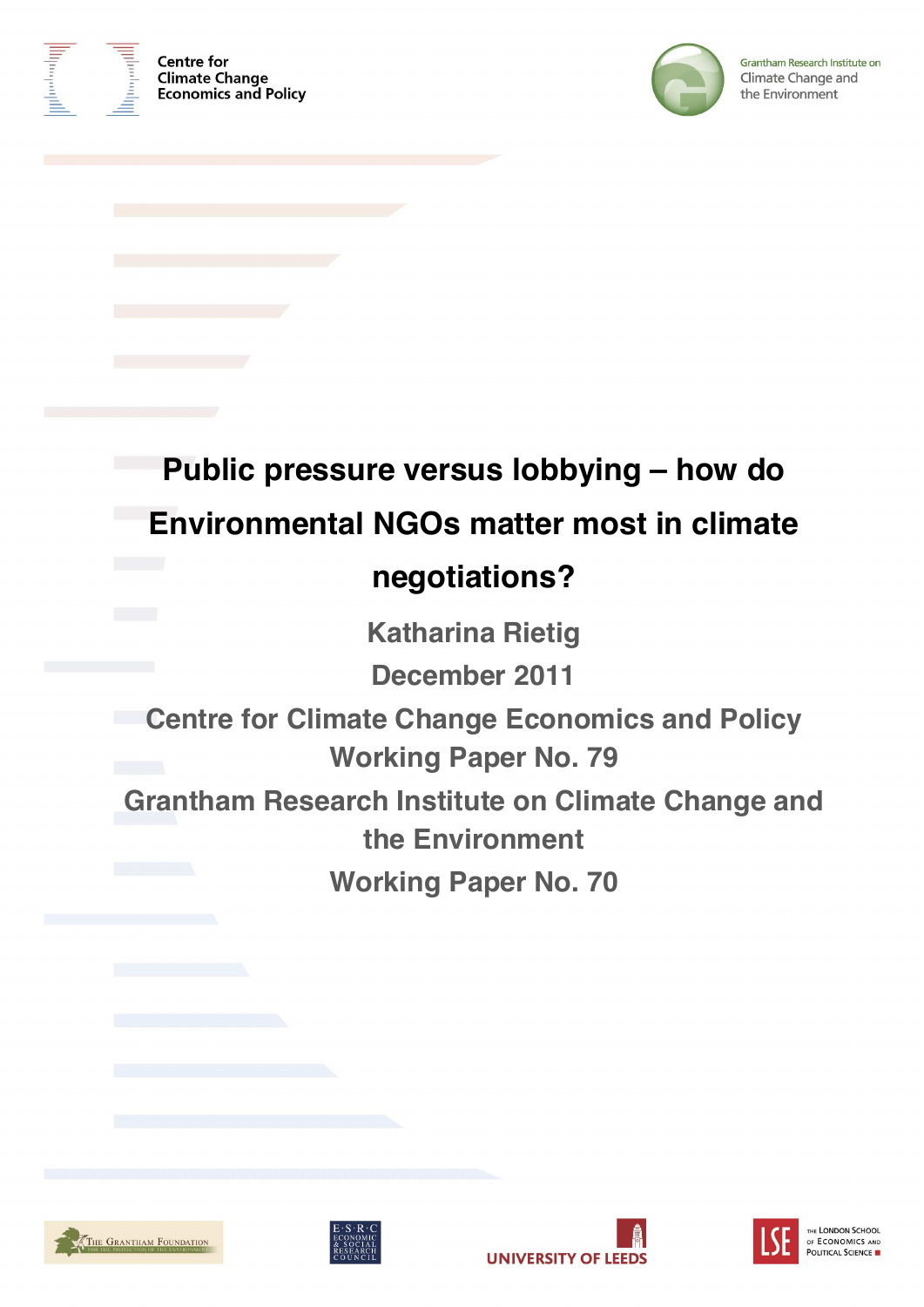**The Centre for Climate Change Economics and Policy (CCCEP)** was established by the University of Leeds and the London School of Economics and Political Science in 2008 to advance public and private action on climate change through innovative, rigorous research. The Centre is funded by the UK Economic and Social Research Council and has five inter-linked research programmes:

- 1. Developing climate science and economics
- 2. Climate change governance for a new global deal
- 3. Adaptation to climate change and human development
- 4. Governments, markets and climate change mitigation
- 5. The Munich Re Programme Evaluating the economics of climate risks and opportunities in the insurance sector

More information about the Centre for Climate Change Economics and Policy can be found at: http://www.cccep.ac.uk.

**The Grantham Research Institute on Climate Change and the Environment** was established by the London School of Economics and Political Science in 2008 to bring together international expertise on economics, finance, geography, the environment, international development and political economy to create a world-leading centre for policy-relevant research and training in climate change and the environment. The Institute is funded by the Grantham Foundation for the Protection of the Environment, and has five research programmes:

- 1. Use of climate science in decision-making
- 2. Mitigation of climate change (including the roles of carbon markets and lowcarbon technologies)
- 3. Impacts of, and adaptation to, climate change, and its effects on development
- 4. Governance of climate change
- 5. Management of forests and ecosystems

More information about the Grantham Research Institute on Climate Change and the Environment can be found at: http://www.lse.ac.uk/grantham.

This working paper is intended to stimulate discussion within the research community and among users of research, and its content may have been submitted for publication in academic journals. It has been reviewed by at least one internal referee before publication. The views expressed in this paper represent those of the author(s) and do not necessarily represent those of the host institutions or funders.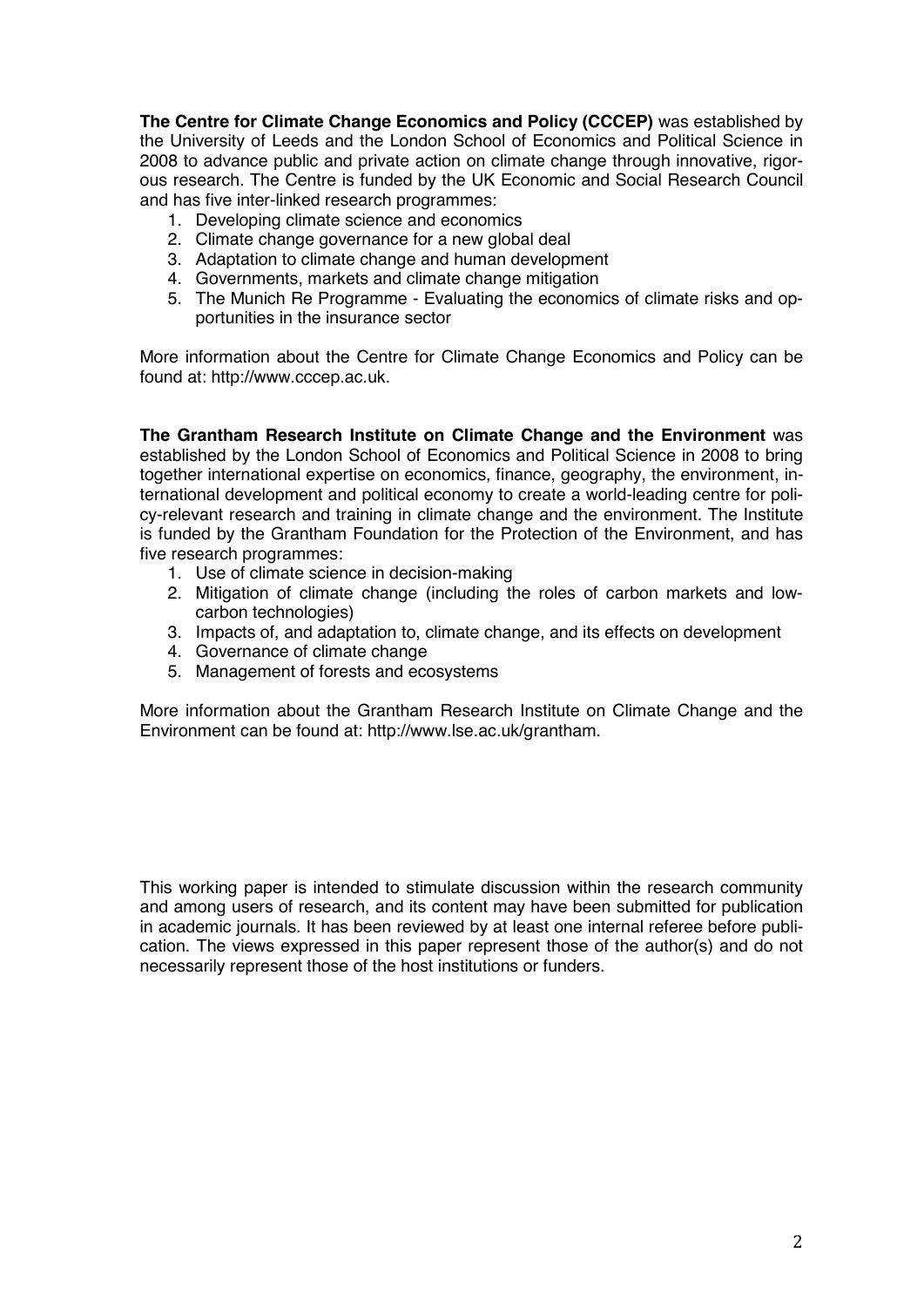# **Public pressure versus lobbying – how do Environmental NGOs matter most in climate negotiations?**

Katharina Rietig $<sup>1</sup>$ </sup>

## **Abstract**

Advocacy nongovernmental organizations have the largest influence on the outcome of climate negotiations when they mobilize public pressure in collaboration with the media. Environmental NGOs can pursue insider strategies by joining government delegations as advisors or pursue outsider strategies as either lobbyists inside the negotiation venue or as activists. This article presents an analytical framework that can determine the influence of NGO outsider-strategies on climate change conferences based on indicators. Influence for NGOs within the conference center depends on their policy entrepreneurial strategies, their representatives' personal capabilities, how early in the negotiation cycle they are active and if they gain insider status with government delegations. As lobbyists remain outsiders, their influence remains usually low. Advocacy NGOs also strive to influence climate negotiations from outside the conference center with demonstrations. Their influence depends on a clear message, favorable media coverage, a critical mass representing a majority of voters and peaceful protest.

#### **Keywords**:

Environmental NGO, influence, lobbying, activists, demonstrations, climate change, **UNFCCC** 

 1 Acknowledgement: I am grateful to Wilfried Bolewski, Dieter Kerwer and Michael Mason for their comments and feedback.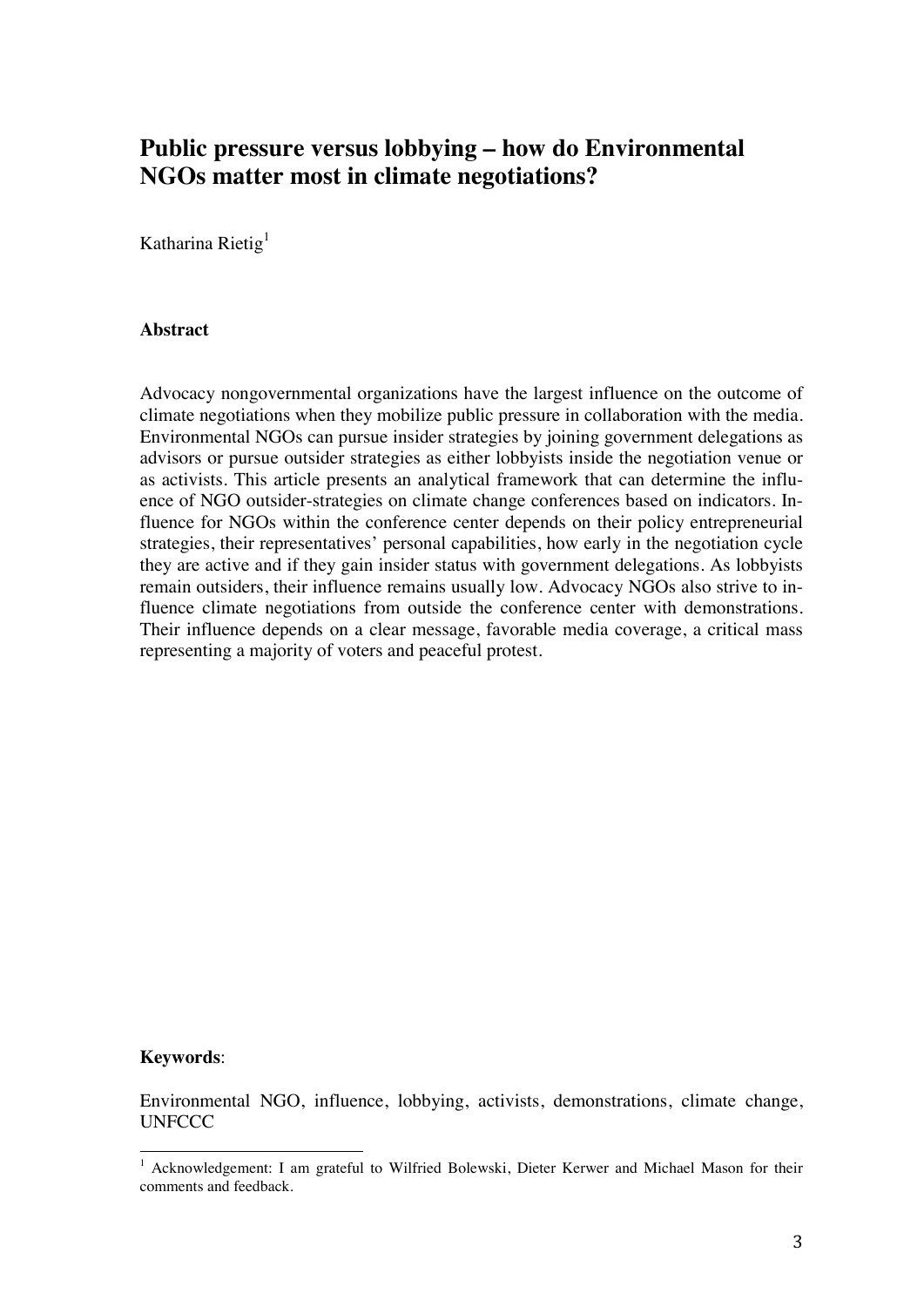#### **Introduction**

State representatives struggle at *United Nations Framework Convention on Climate Change* (UNFCCC) negotiations to agree on a post-2012 treaty to succeed the expiring first commitment period of the Kyoto Protocol. The highly complex negotiations face many challenges including incompatible political positions, economic development considerations, debates on climate justice and historic responsibilities as well as a negotiation deadlock based on institutional veto points.<sup>2</sup> Nongovernmental actors gained considerable influence in national and international decision-making<sup>3</sup> although they are formally only observers at United Nations conferences.<sup>4</sup> Many analyses focus on the increasing number of NGOs participating in international environmental negotiations and their activities.<sup>5</sup> One frequently used example is how *Environmental NGOs* (ENGOs) decisively contributed to drafting UNFCCC at the Rio Earth Summit in 1992 by participating in government delegations, lobbying, building public pressure and contributing to content and structure of the negotiation text. $<sup>6</sup>$ </sup>

Which strategies available to advocacy NGOs are most effective to influence international climate change negotiations? Following a categorization of insider and outsider NGOs in relation to their distinct strategies and a brief review of previous contributions on evaluating NGO influence in environmental negotiations, this article examines the objectives and roles of ENGOs at UNFCCC.

 $2^2$  For detailed analyses on regime theory and the UNFCCC negotiations see Depledge 2005; Falkner, Stephan and Vogel 2010; Hasenclever, Mayer and Rittberger 2000; Keohane and Victor 2010.

<sup>&</sup>lt;sup>3</sup> Albin 1999; Andonova, Betsill and Bulkeley 2009; Arts 1998; Auer 2000; Bulkeley and Newell 2010; Depledge 2005; Gullberg 2008; Gulbrandsen and Andresen 2004; Keck and Sikkink 1998; Matthews 1997; Najam 1998; Newell 2000; Princen and Finger 1994; Stone 2000; Wapner 1995; Yamin 2001; and Yamin and Depledge 2004.

<sup>&</sup>lt;sup>4</sup> In United Nations negotiations, the only legitimate negotiation parties are sovereign states. Nongovernmental actors are admitted to the negotiation setting as observers with access restricted to the corridors, plenary sessions and some contact groups. Observers must be non-profit organizations and have no vote (UNFCCC 1996). This status poses a considerable challenge for influencing negotiations (Betsill and Corell 2008a, 6).

<sup>&</sup>lt;sup>5</sup> Carpenter 2001; Depledge 2005; Newell 2000; Yamin 2001; and Yamin and Depledge 2004.

 $<sup>6</sup>$  Mathews 1997, 55.</sup>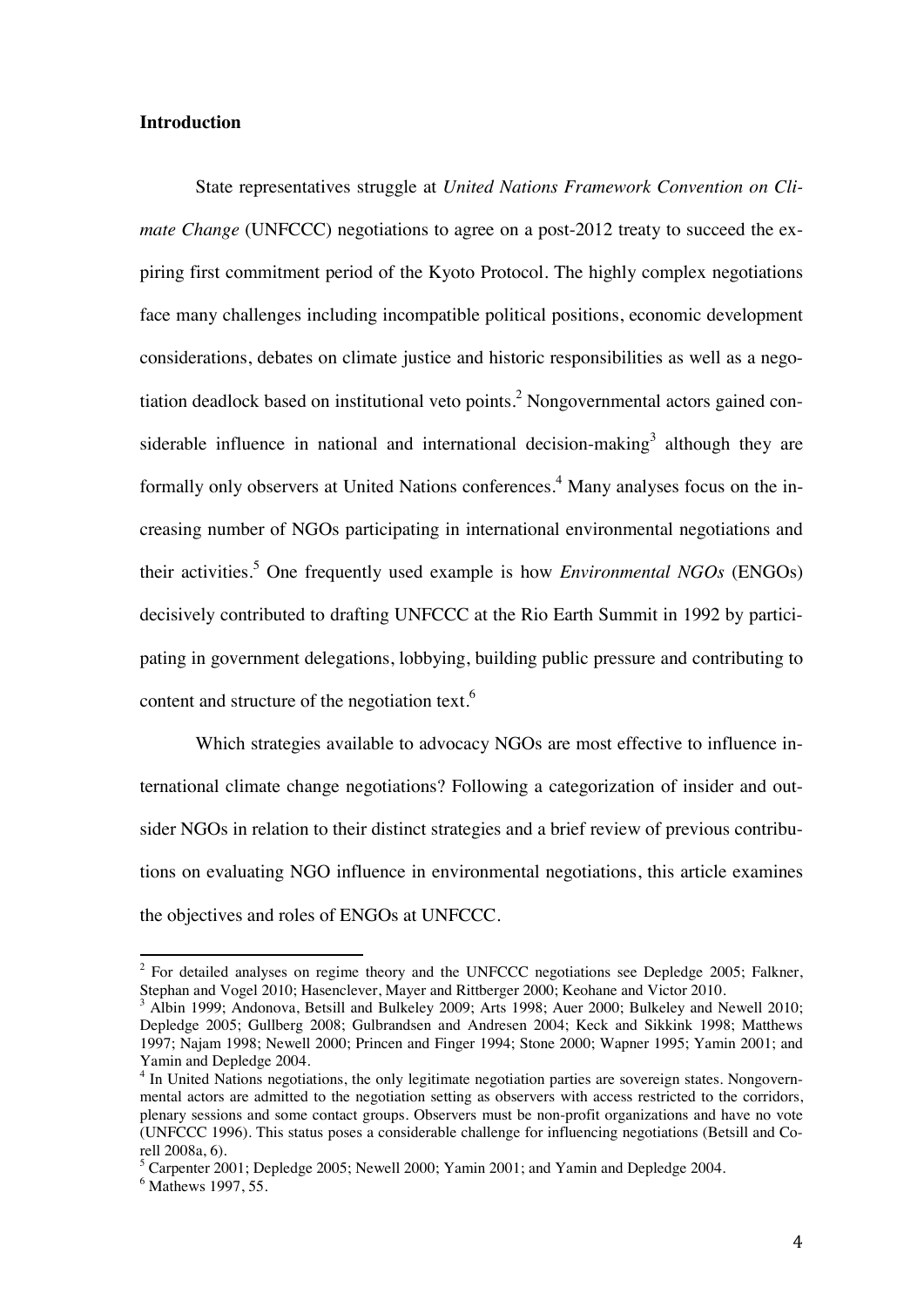This article contributes to the ongoing academic project of qualitatively evaluating the effectiveness of NGOs with an analysis of the outsider-strategies lobbying and public pressure at the example of *Environmental NGOs* (ENGOs) between 2009 and 2011 with a focus on the Copenhagen Climate Change Conference of 2009. Based on empirical data, it develops a refined theoretical framework that qualitatively measures the influence of NGOs using outsider-strategies in climate negotiations with four central indicators. Influence for NGOs within the conference center – i.e. as lobbyists, advisors – depends on their policy entrepreneurial strategies, their representatives' personal capabilities, how early in the negotiation cycle they are active and if they gain insider status with government delegations. Central determinants for the effectiveness of demonstrations are a clear message, peaceful protest, a critical mass of people representing the majority of voters and, most importantly, favorable media coverage. NGOs influence climate negotiations differently, depending on their roles, capabilities and timing.

#### **Analytical framework to evaluate NGO influence in climate change negotiations**

 Considerable progress has been achieved over the last decade on the ongoing academic project of describing, categorizing and evaluating the roles, strategies, capabilities and influence of NGOs at international environmental negotiations. The first phase saw general observations of increasing ENGO activities and influence but fell short of presenting empirical evidence which distinguished clearly between influence on the process and/or outcome of the negotiations.<sup>7</sup> Scholars turned to evaluating the influence of

<sup>&</sup>lt;sup>7</sup> See discussion at Betsill and Corell 2001. Pioneer contributions include Mathews 1997; Najam 1998; Raustiala 1998. This article follows the definition of influence provided by Corell and Betsill (2008, 24) as "influence occurs *when one actor intentionally communicates to another so as to alter the latter's behavior from what would have occurred otherwise"*.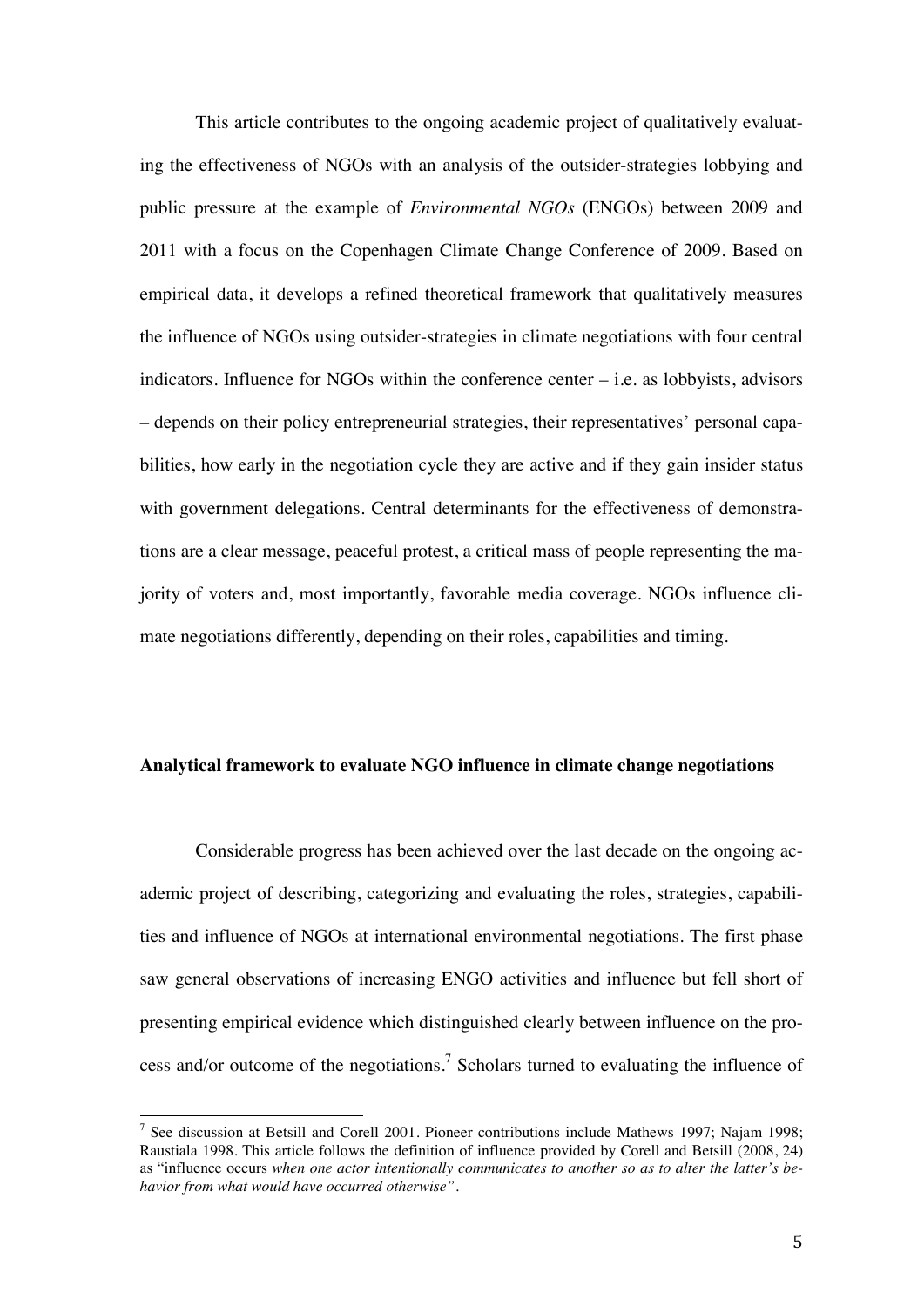NGOs on specific issues in one or several negotiation sessions based on a qualitative theoretical framework developed by Michele Betsill and Elizabeth Corell.<sup>8</sup> This section evaluates the their latest contribution and proposes a theoretical addition to their framework relevant for advocacy NGOs that undertake 'outsider' lobbying and/or mass protests.

#### *Review of the theoretical framework proposed by Betsill and Corell*

Betsill and Corell presented a theoretical framework in 2008 as a tool to qualitatively measure the influence of NGOs in the categories low, moderate and high.<sup>9</sup> The framework was tested by several empirical studies of international environmental negotiations.10 It differentiates between NGO influence on the negotiation process and on the negotiation outcome. Three indicators for influence are central to evaluate the influence of a NGO constituency<sup>11</sup> such as ENGOs on the negotiations: First, how the NGOs contributed to framing the issue under examination, second their impact during agenda setting, i.e. if they managed to include or exclude topics from the negotiation agenda, and third if they were successful in influencing the negotiation position of key states.

Evidence is gathered through process tracing communication from the NGO representatives to government delegates. The NGO constituencies' influence on the examined issue is low if there is no evidence for changes in the influence indicators. A change in the process indicators demonstrates moderate influence. If NGOs were successful in shaping the negotiation outcome or increase their role through being

<sup>&</sup>lt;sup>8</sup> The initial framework was presented in 2001 (Betsill and Corell 2001) and prompted responses from Andanova 2008; and Gulbrandsen and Andresen 2004.

<sup>&</sup>lt;sup>9</sup> Betsill and Corell 2008.

<sup>10</sup> Andresen and Skodvin 2008; Betsill 2008a; Betsill 2008b; Betsill and Corell 2008; Betsill and Corell 2008a; Betsill and Corell 2008b; Corell, 2008; Corell and Betsill 2001; Burgiel 2008; and Humphreys 2008.

 $11$  UNFCCC 2010b.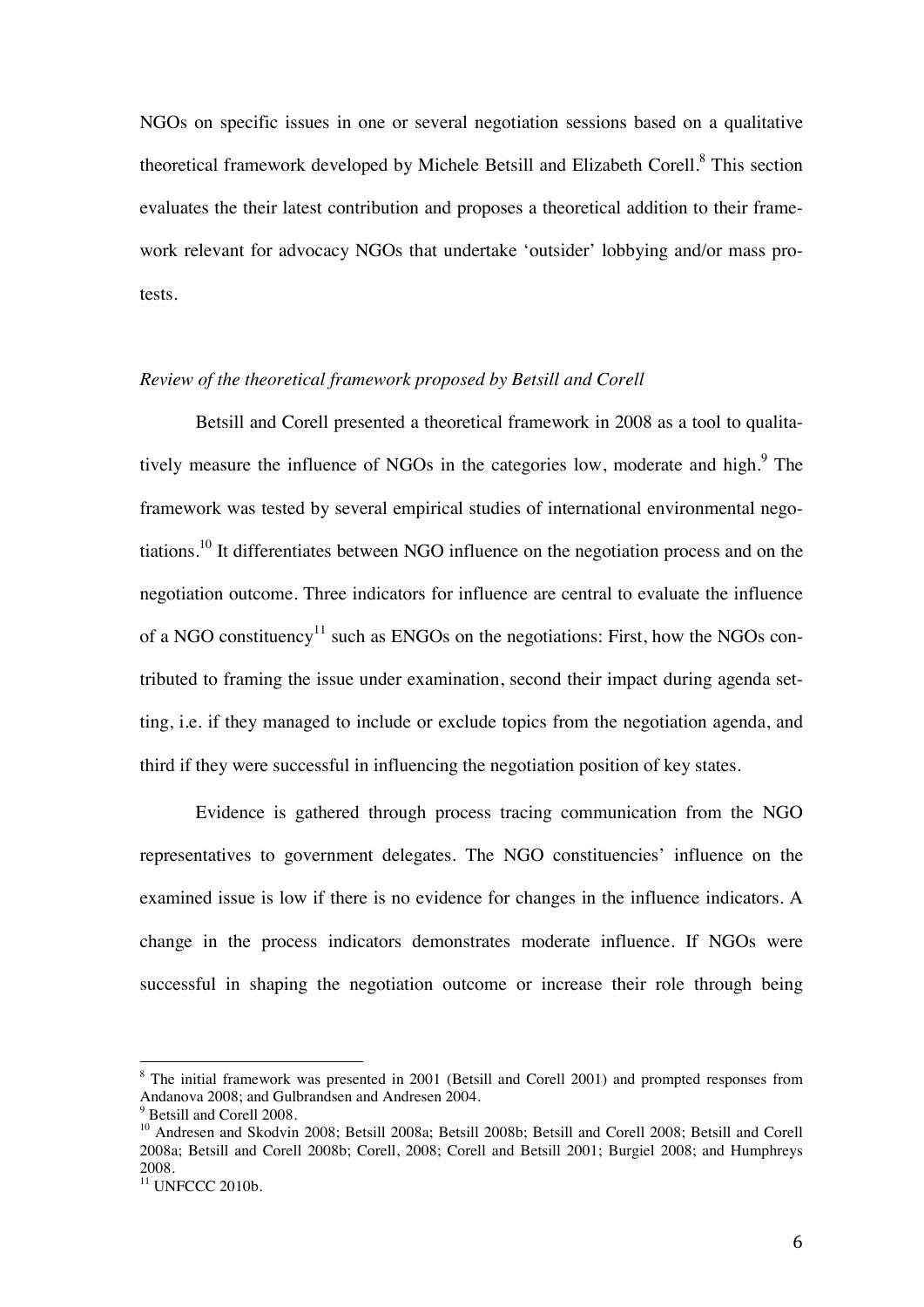entrusted with implementation, their influence on the issue is high.<sup>12</sup> This analytical framework provides excellent tools in the form of questions to process trace and evaluate the influence of one or more NGO constituencies on one issue in environmental negotiations. However, the analysis is limited to broad indicators that do not directly allow for clear cut distinctions between different strategies, actors, roles and when in the negotiation cycle NGOs try to influence the negotiations. The framework furthermore does not distinguish between insider- and outsider-strategies used by NGOs to influence the negotiations. As the evaluation remains focused on low, moderate and high influence somewhat undifferentiated, there is scope to further refine the framework by opening the remaining "black box". Betsill concluded on the necessity to work towards tools that allow comparability of NGO influence across cases.<sup>13</sup> The following sections present a refinement of this theoretical framework, allowing an evaluation of the influence of NGOs using outsider-strategies such as lobbying and organizing mass protests.

#### *Methodology*

This article contributes to the endeavor of achieving comparability across cases regarding NGOs who pursue outsider-strategies by adding indicators that allow evaluating influence based on strategies, roles, capabilities and timing.<sup>14</sup> It tests these indicators with empirical data on ENGO influence from the UNFCCC negotiations from 2009 leading up to the *Conference of the Parties-15* (COP-15) in Copenhagen until the preparatory meeting for COP-17 in South Africa held in Bonn in June 2011. The data collection followed the theoretical framework proposed by Betsill and Corell.<sup>15</sup> The analy-

<sup>&</sup>lt;sup>12</sup> Corell and Betsill, 2008.

<sup>&</sup>lt;sup>13</sup> Betsill 2008, 184ff.

<sup>&</sup>lt;sup>14</sup> An evaluation of insider-strategies based on four categories of influence (policy-entrepreneurial strategies, network to government delegates/insider-access, personal capabilities and timing, i.e. when in the negotiation cycle experts provide input, at the example of academics at the UNFCCC negotiations 2009- 2011 can be found elsewhere (Rietig, 2011).

<sup>&</sup>lt;sup>15</sup> Betsill and Corell 2008.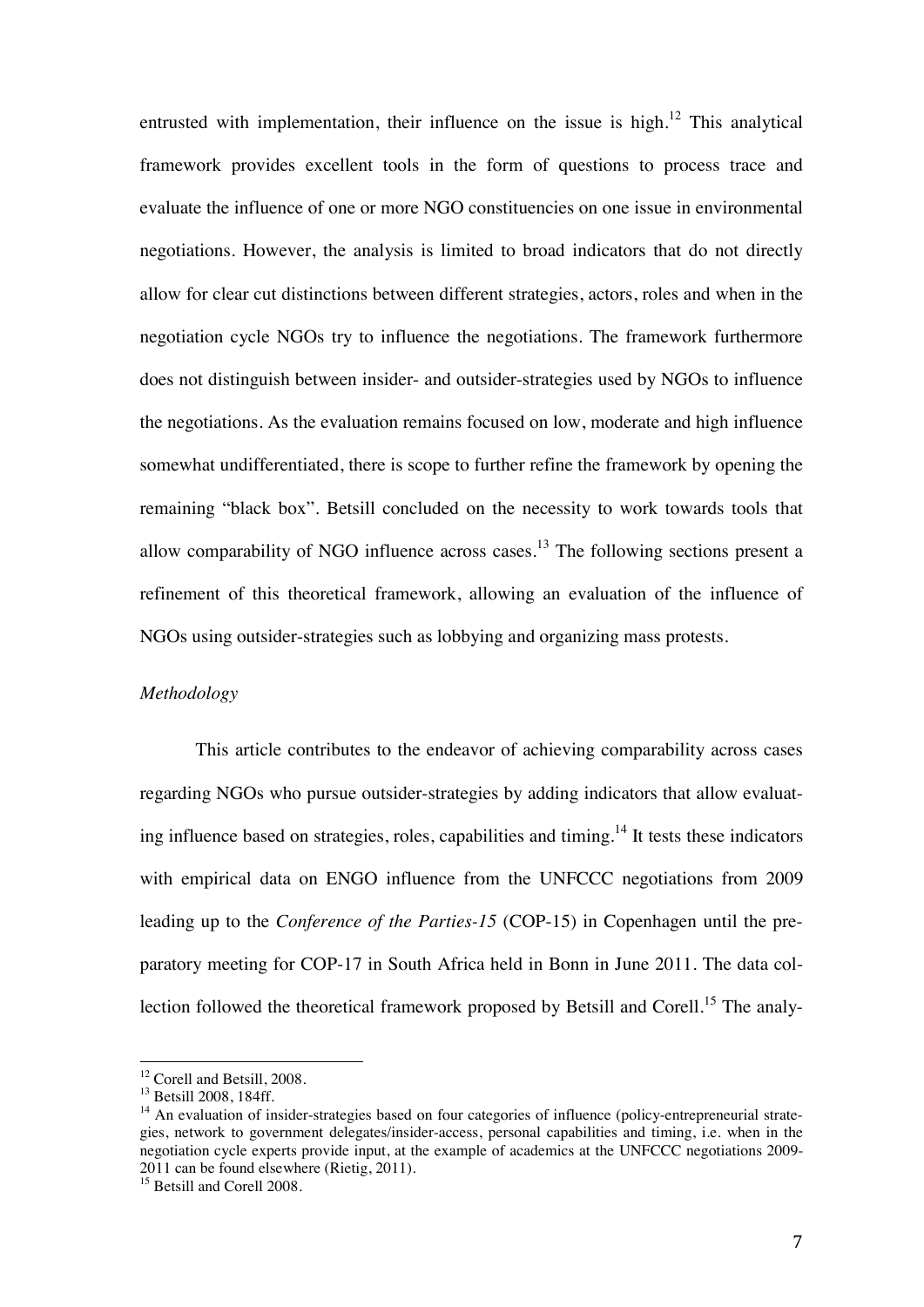sis is based on a process tracing of NGO influence from ENGO delegates to government representatives. From 2009 to 2011, the author conducted 28 interviews with government delegates (at least two representatives from each negotiation bloc), 11 interviews with ENGO delegates, a survey with 51 detailed responses in the quality of structured interviews  $(25 \text{ from ENGOs})^{16}$  and observed 85 contact groups, plenary sessions, informal meetings, briefings by the chairs to civil society, constituency meetings, press conferences and demonstrations.17

#### **Insider- or outsider status determines available strategies**

NGOs use insider- and outsider-strategies as means to influence negotiations.<sup>18</sup> Advisory NGOs pursue insider-strategies as members of government delegations or are at least in close contact with the negotiators as policy advisors and experts on technical issues. As insiders, nongovernmental actors are valued by government delegates for their neutrality, constructive contributions and expertise.<sup>19</sup>

Advocacy NGOs pursue insider-strategies as well as outsider-strategies. What strategy they use is determined by their capabilities such as financial resources, membership base, and especially relevant for insider-strategies the intellectual base and the political base in the form of networks to government representatives.<sup>20</sup> Outsiderstrategies describe activities that aim at influencing multilateral decision-making from outside the circle of decision-makers such as mass protests, campaigning, strategic use

<sup>&</sup>lt;sup>16</sup> See Appendix 1 for the full interview list and Appendix 2 for the survey questions; survey,  $7/2010$ , London, LSE.

<sup>&</sup>lt;sup>17</sup> UNFCCC negotiations Barcelona 11/2009, Copenhagen 12/2009, Bonn 4/2010 and Bonn 06/2011.<br><sup>18</sup> Gulbransen and Andresen 2004.

<sup>&</sup>lt;sup>19</sup> Japan, 12/12/2009; and *Research and Independent NGO* (RINGO), 14/12/2009; see also Haas 1992; and Auer 1998.

 $20$  Gulbransen and Andresen 2004, 56f. Evidence from 2009-2011 confirms that advisory nongovernmental actors such as academics primarily pursue insider strategies (Rietig, 2011).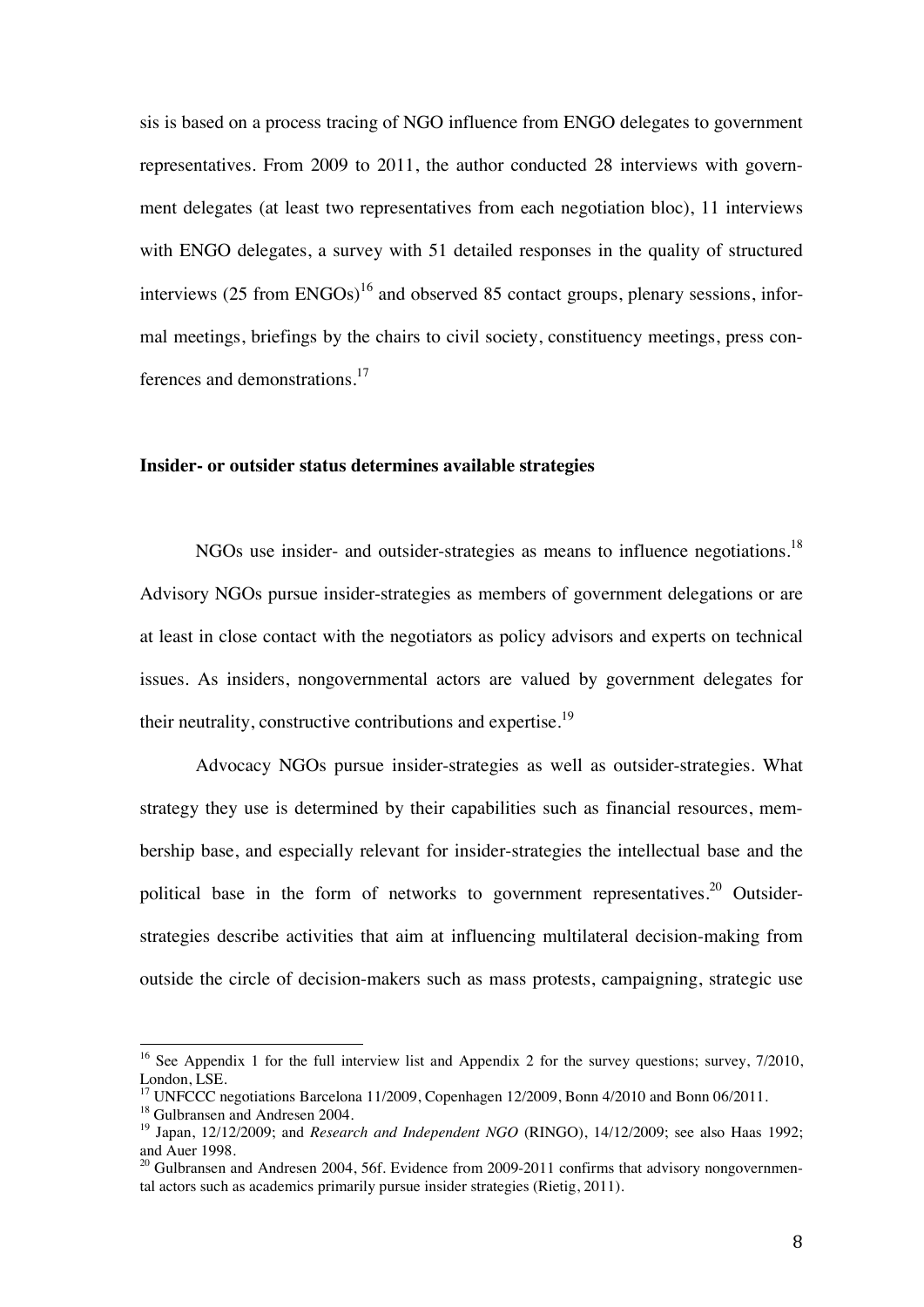of, and alliances with media to influence the public. The objective is to put public pressure on governments and elected officials. NGOs also pursue semi-outsider strategies such as lobbying. When nongovernmental actors lobby government delegates, they have access to the negotiation setting (at least to the corridors), but they are not trusted members of a government delegation with access to the smaller negotiation groups such as "friends of the chair" or informal groups, where the actual negotiations take place. Instead, NGOs communicate to government delegates what issues or formulations they want to include by providing them with draft text. $2<sup>1</sup>$ 

## **Influence of NGO lobbyists using outsider-strategies**

Not all NGOs and strategies influence the negotiations equally. Lobbyists operate inside the conference center but they remain outsiders to the government delegations. Like Research and Independent NGOs, the influence of ENGO lobbyists operating inside the conference center depends on (1) personal capabilities, (2) policyentrepreneurial strategies, (3) whether they achieve insider status with government delegations based on their access to key delegations and (4) the stage in the negotiation cycle they try to provide input to the negotiations.<sup>22</sup> Figure 1 illustrates the prerequisites and indicators for exerting influence inside the conference center.

<sup>&</sup>lt;sup>21</sup> Survey, 7/2010, London, LSE; Youth NGO activist, 14/12/2009; CAN Canada, 13/12/2009; President of ENGO's national European division on lobbying activities, 17/12/2009; Senior member of strategic planning committee of CAN, 14/12/2009; Lawyer in CAN legal unit, 16/12/2009; Young Greens Europe, 12/12/2009; Experienced YOUNGO, 11/06/2011.

 $22$  Rietig, 2011.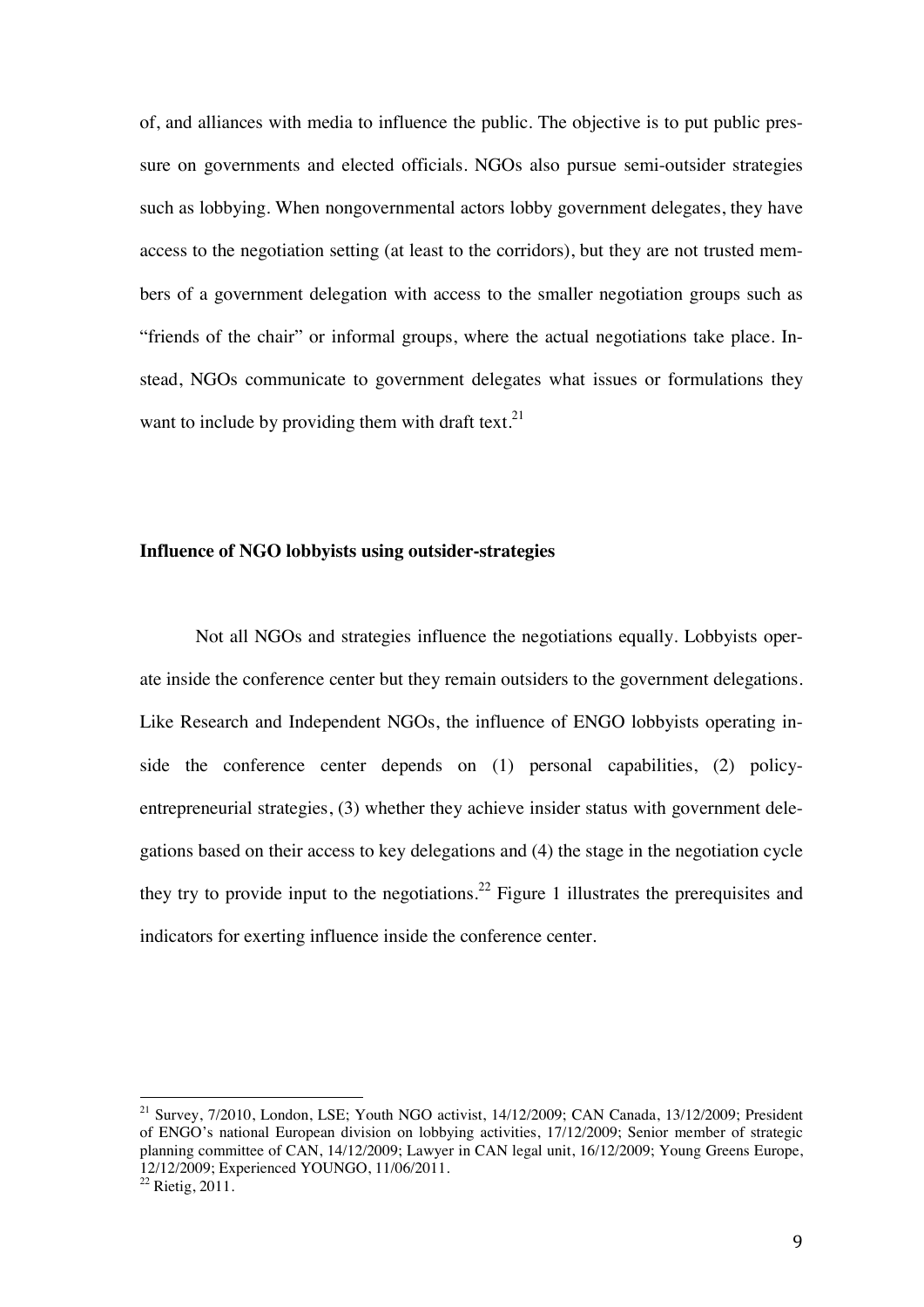| <b>Indicator</b>                                                                              | <b>Evidence</b> |  |  |  |  |
|-----------------------------------------------------------------------------------------------|-----------------|--|--|--|--|
| Prerequisite for influence:                                                                   |                 |  |  |  |  |
| <b>Access to negotiation setting</b>                                                          | Yes/No          |  |  |  |  |
|                                                                                               | Yes/No          |  |  |  |  |
| Opportunity to communicate position and to be heard by government del-<br>$\bullet$<br>egates |                 |  |  |  |  |
| Be informed about recent developments in negotiations and key govern-                         |                 |  |  |  |  |
| ment's positions                                                                              |                 |  |  |  |  |
| Expertise on negotiation topics (have something to contribute), interna-                      | Yes/No          |  |  |  |  |
| tional standing and recognition as expert                                                     |                 |  |  |  |  |
| <b>Additional factors:</b>                                                                    |                 |  |  |  |  |
|                                                                                               |                 |  |  |  |  |
| Timing: Communication with government before national position is                             | Early/Late      |  |  |  |  |
| decided                                                                                       |                 |  |  |  |  |
|                                                                                               |                 |  |  |  |  |
| <b>Insider Status:</b>                                                                        | <b>High/Low</b> |  |  |  |  |
| Member of delegation<br>$\bullet$                                                             | Yes/No          |  |  |  |  |
| Access to informal negotiations                                                               | Yes/No          |  |  |  |  |
| Access to negotiation text<br>$\bullet$                                                       | Yes/No          |  |  |  |  |
| Access to and consulting of decision makers<br>$\bullet$                                      |                 |  |  |  |  |
| a) before and                                                                                 | Yes/No          |  |  |  |  |
| b) at high level segment                                                                      | Yes/No          |  |  |  |  |
|                                                                                               | Active/         |  |  |  |  |
| Policy-entrepreneurial strategies (proactive, networks, build coalitions)<br>$\overline{a}$   | <b>Inactive</b> |  |  |  |  |
|                                                                                               |                 |  |  |  |  |
| Personal capabilities (relevant expertise and ability to present expertise                    |                 |  |  |  |  |

*Figure 1. Indicators to determine influence inside the conference center. Source: Rietig 2011.*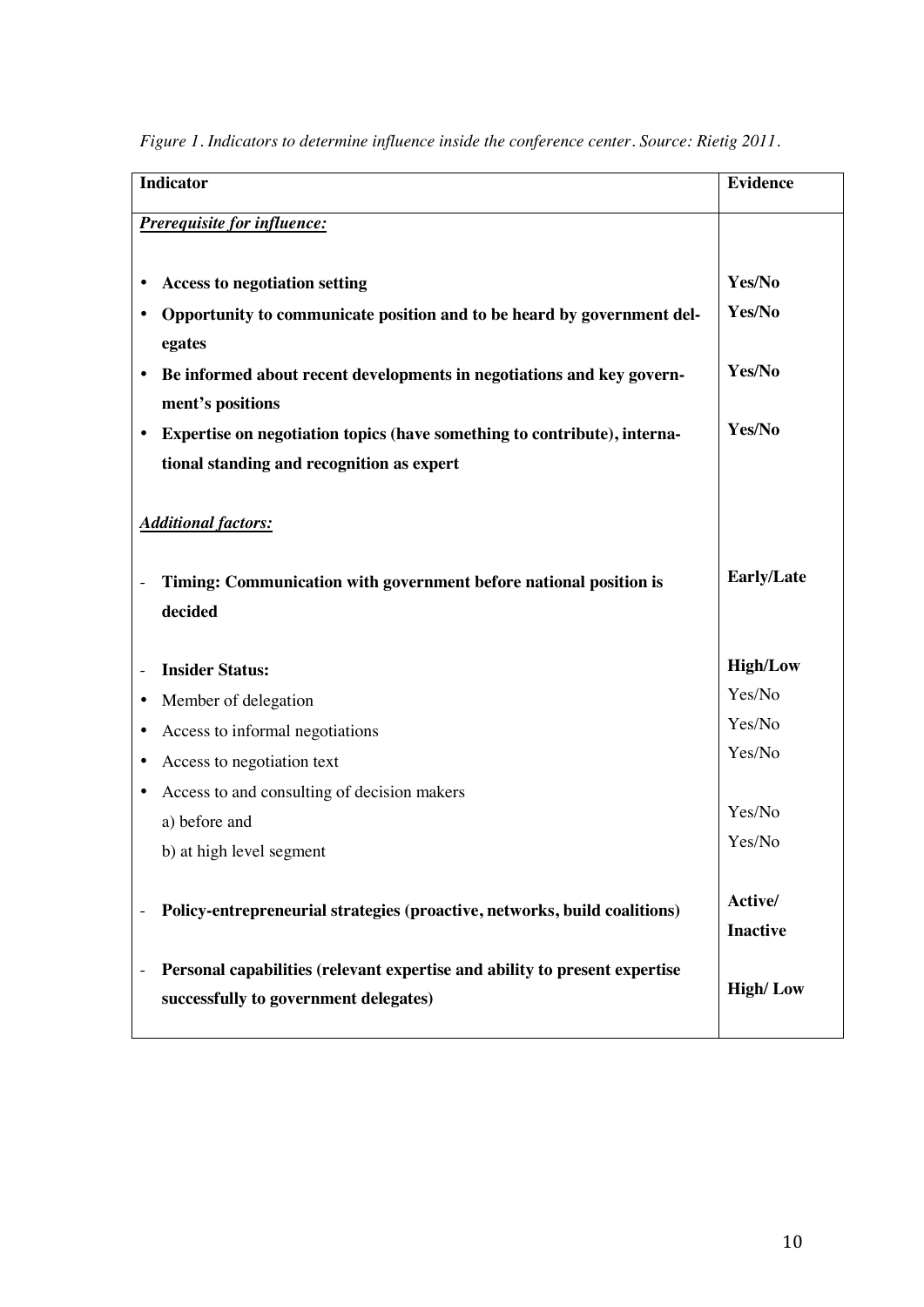This framework allows determination of the influence of NGO delegates who take on a lobbyist role. It is also valid for advisors and observers.<sup>23</sup> Figure 2 visualizes a qualitative measure of the influence of NGOs working within the conference center. If the levels of influence on the four indicator scales are linked with each other, a figure emerges. The larger the area under this figure, the higher the NGO influence on the negotiation. The larger diamond consequently reflects high influence on the negotiations and the small diamond low influence, depending on the strategies, capabilities, timing and status of the individual NGO delegate.

*Figure 2. Indicators to determine low/moderate/high influence:* 

*- Timing in the negotiation cycle (the earlier the better)* 

*- Personal capabilities (the more expert and established, the better),* 

*- Policy-entrepreneurial strategies (the more active and engaged networker with creative ideas, the better)* 

*- Insider (the more senior within powerful delegation, the better) Source: Rietig, 2011.*

![](_page_10_Figure_6.jpeg)

Policy entrepreneurial strategies

 $^{23}$  Rietig, 2011.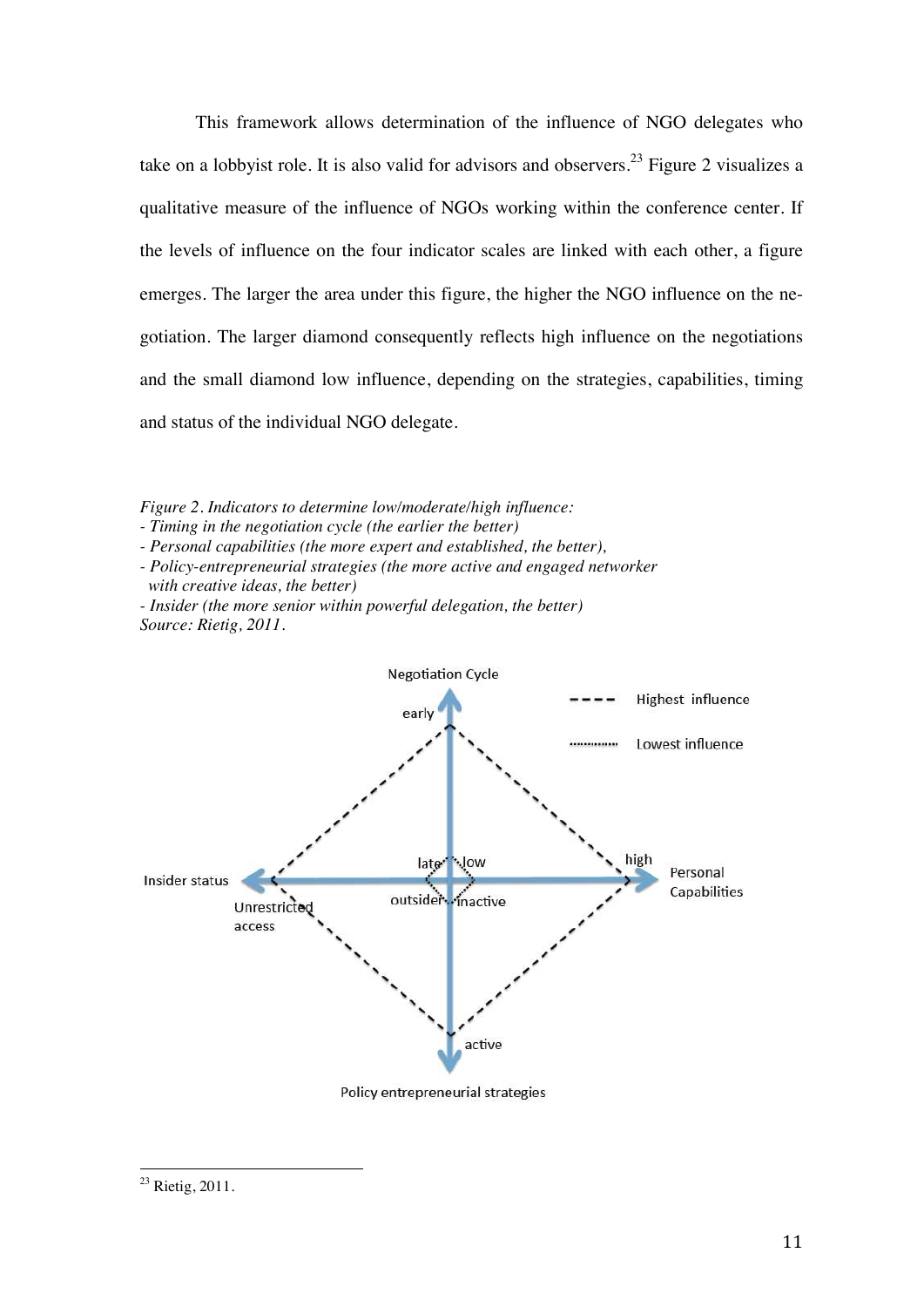#### **Activists: the power of mass protest**

 $\overline{a}$ 

NGOs using outsider-strategies can not only influence climate change negotiations from inside the conference center as lobbyists or advisors, but also from the outside by organizing and participating in mass protests.<sup>24</sup> The following section focuses on the leverage NGOs gain from organizing protests and mass demonstrations. Under certain conditions, demonstrations can be a powerful tool to present expectations and demands from governments, push for ambitious action and voice citizens' concerns about climate change. The central strategy of activist NGOs is to make as much "noise"<sup>25</sup> as possible, both inside and outside the conference center, to achieve change by putting decision makers under pressure to act.

 The influence of activist NGOs on climate negotiations can be assessed with four indicators. Prerequisites for influence are the existence of an organizational base for protest. This includes first shared concerns and objectives, second the existence of a transnational advocacy network<sup>26</sup> that can provide the necessary expertise, organizational capabilities, political-, information-, strategic- and leverage-power including established or ad-hoc emerging communication channels. Given these prerequisites are fulfilled, four indicators determine the influence of activist NGOs on climate change negotiations. First, the demonstrations must be peaceful to be framed positively. Peacefulness grants protesters legitimacy and protects them from being branded as criminals. Second, the

 $24$  The analytical framework is based on data triangulated from the following sources: Interview with Youth NGO activist, 14/12/2009; CAN Canada, 13/12/2009; President of national European division of lobbying activities, 17/12/2009; Senior member of CAN strategic planning committee, 14/12/2009; Lawyer in CAN legal unit, 16/12/2009; Young Greens Europe, 12/12/2009; Experienced YOUNGO, 11/06/2011; Gore 2009; Kerry 2009; Robinson 2009; Survey, 7/2010; and 25 valid ENGO responses, London, LSE; and participant observation at briefings by the chairs to civil society, demonstrations inside and outside the conference centers, personal communication at UNFCCC in November 2009 (Barcelona), December 2009 (Copenhagen), April 2010 (Bonn) and June 2011 (Bonn).

<sup>&</sup>lt;sup>25</sup> Briefing of AWG-LCA chair to civil society,  $4/2011$ ; Christina Figueres, UNFCCC Executive Secretary at briefing to civil society,  $6/2011$ ; and Survey,  $7/2011$ , London, LSE.

 $\frac{26}{26}$  A transnational advocacy network consists of NGOs sharing the same norms, values and objectives; see Keck and Sikkink, 1998.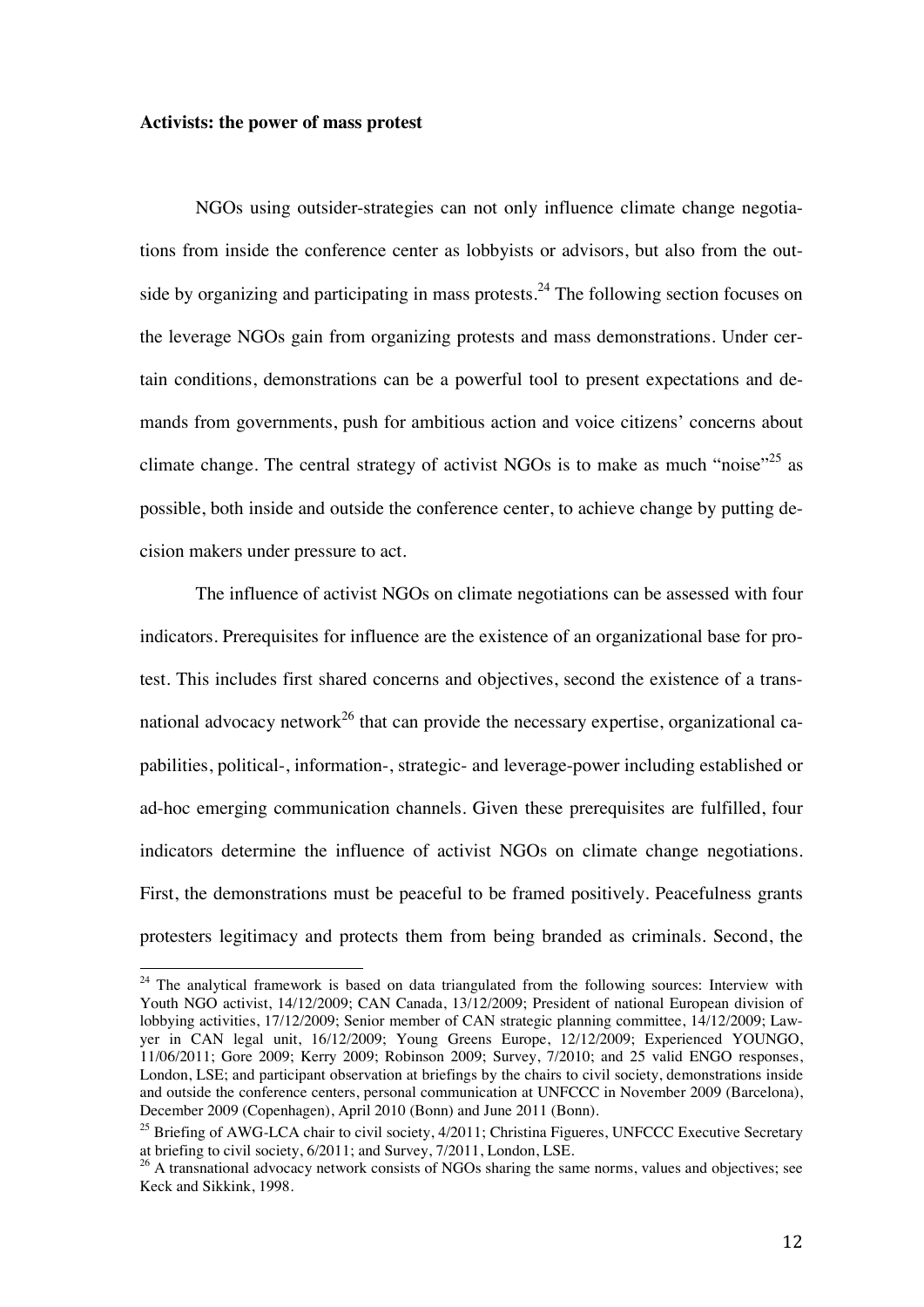demonstrations must receive high media attention and be covered favorably. Third, NGOs must have clear, simple messages and demands. Fourth, to be taken seriously by politicians and governments, they need to mobilize a critical mass of people who represent the majority of voters. Figure 3 summarizes the indicators to determine the influence of activists, using outsider strategies.

| $\omega$ <i>onputuv<math>\theta</math>y amnon</i> .<br><b>Indicator</b> | <b>Evidence</b> |
|-------------------------------------------------------------------------|-----------------|
| Prerequisite for influence:<br><b>Organizational base for protest</b>   | Yes/No          |
|                                                                         |                 |
| <b>Shared concern and objectives</b>                                    | Yes/No          |
| <b>Transnational Advocacy Network</b><br>٠                              | Yes/No          |
| <b>Established or ad-hoc communication channels</b><br>٠                | Yes/No          |
| <b>Additional factors:</b>                                              |                 |
| <b>Peaceful Protest</b>                                                 | Yes/No          |
| <b>Favorable media coverage</b>                                         | Yes/No          |
| <b>Clear message</b>                                                    | Yes/No          |
| <b>Critical mass representing majority of voters</b>                    | Yes/No          |

*Figure 3. Indicators to determine influence of activists using outsider-strategies. Compiled by author.*

The four indicators can be qualitatively measured on a scale that, by connecting the relative influence measures, results in a diamond-shaped figure. The larger the area of the figure, the higher is the NGO influence. A small or asymmetric figure indicates low to moderate influence. The influence is large, when NGOs mobilize a critical mass representing the majority of voters, there is high and favorable media coverage, clear messages are being sent and protest remains peaceful. The low extreme of the scale would be violent protest, low media attention, a small crowd of people that represents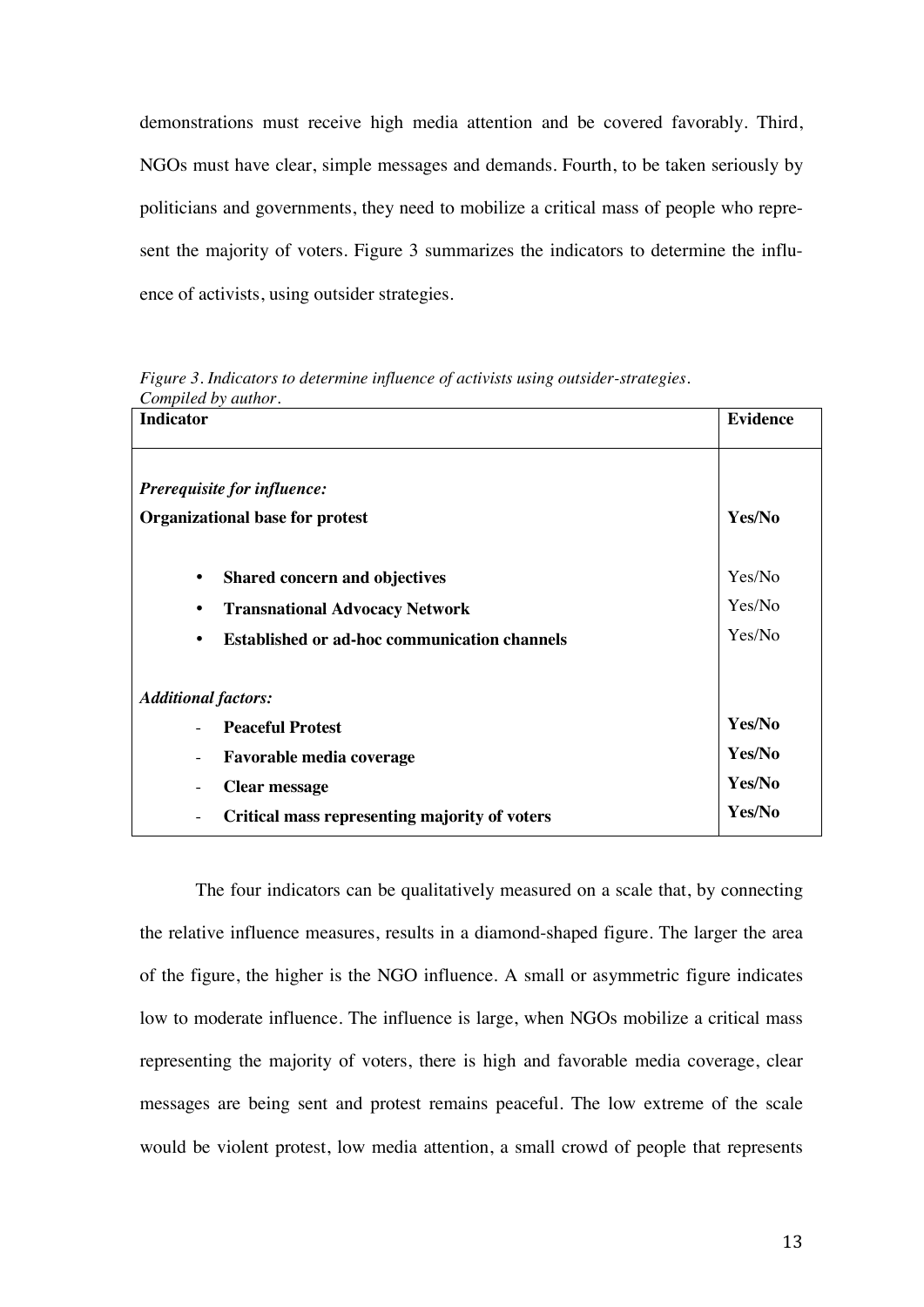minority interests and an unclear, complicated message or even no message at all. Figure 4 summarizes the scale of activist influence.

![](_page_13_Figure_1.jpeg)

*Figure 4. Criteria with scale of influence of activist NGOs. Compiled by author.* 

 This section has presented an analytical framework useful to supplement the Betsill/Corell 2008-framework on assessing NGO influence on climate negotiations. It provides a supplement by linking influence to NGO strategies and capabilities. Depending on a NGOs' outsider-strategy of either lobbying or organizing/participating in mass demonstrations, influence is based on their score on the influence indicators.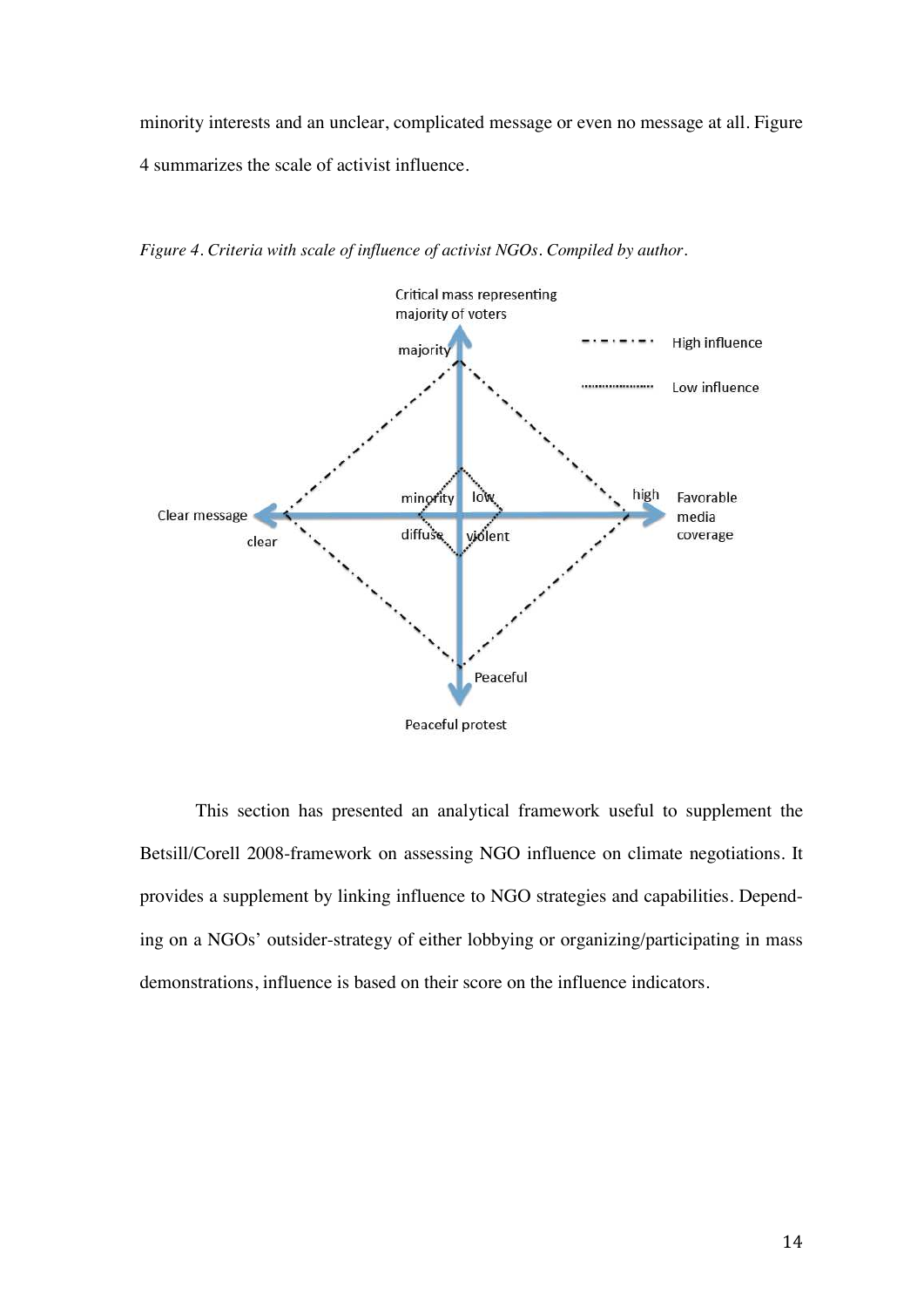#### **Influence of Environmental NGOs at the Climate Change Conference 2009**

The following section analyses the influence of ENGOs on the UNFCCC negotiations between 2009 and 2011 with a focus on the climate change conference in Copenhagen 2009. It tests both the analytical framework of NGO influence by Betsill and Co- $\text{rell}^{27}$  and the addition to the framework proposed above to conclude on the central research question of when, how and under what circumstances ENGOs influenced the UNFCCC negotiations between 2009 and 2011.

#### *The objectives of Environmental NGOs within the Climate Action Network*

To increase their influence by speaking with one voice and pool resources, EN-GOs are grouped together in the *Climate Action Network* (CAN), which consists of an activist and a lobbyist branch. NGOs who share similar values and objectives frequently combine their resources and efforts by organizing as transnational advocacy network.<sup>28</sup>

CAN is such a transnational advocacy network and includes most ENGOs at UNFCCC conferences. The CAN network allows ENGOs to pool their resources and knowledge to gain higher leverage for their common objectives and to focus on two distinct strategies. One branch of CAN engages in lobbying government delegates within the conference center while the other branch pools together the resources of activist NGOs for demonstrations. CAN emerged in 1989 when 63 ENGOs grouped together before the Second World Climate Conference with the common value of sustainable development.<sup>29</sup> Local, national and international ENGOs collaborate in CAN to achieve their shared objectives by engaging with government representatives, either by collabo-

<sup>&</sup>lt;sup>27</sup> Betsill and Corell, 2008.

 $28$  Keck and Sikkink 1998, 1.

 $29$  CAN, 2011; Mc Gregor 2099; and Newell 2000, 126.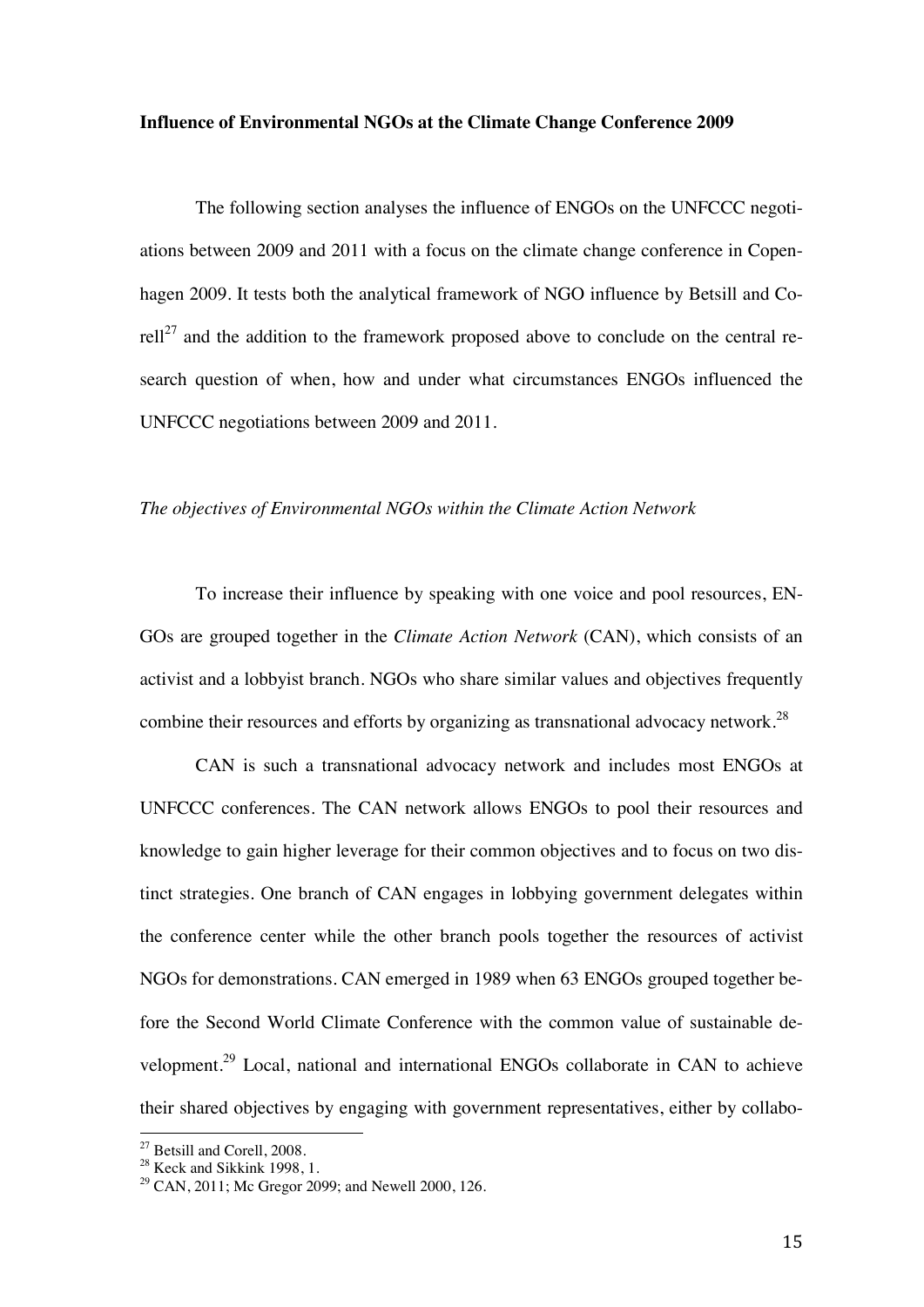rating with them or putting external pressure on governments if positions diverge.<sup>30</sup> Central actors in CAN are *Greenpeace*, *Friends of the Earth,* but also newer activist ENGOs such as *Avaaz* and *350.org*, who mobilized millions of people around the world in demonstrations and awareness-raising campaigns. They demanded a strong legally binding deal that would limit temperature increase to 1.5 degrees and  $CO<sub>2</sub>$  in the atmosphere to 350ppm. This should be achieved by reducing GHG emissions by 40 percent from 1990 levels in industrialized countries and overall reduced per capita emissions. Central further demands are closing loopholes in carbon trading and a well-equipped fund for financing adaptation measures in developing countries.<sup>31</sup>

## *Evaluation of ENGO influence with the Betsill/Corell framework*

The results of tracing the influence of ENGOs between 2009 and 2011 based on the Betsill/Corell framework indicate low influence.<sup>32</sup> Except for contributing to how the problem of climate change is framed, they were not able to influence the agenda-setting or shape the positions of key states. They were unable in increase their importance by being called upon as important actors for implementing decisions. The Copenhagen Ac- $\text{cords}^{33}$  were negotiated by a small group of heads of states, which left no room for EN-GOs to directly shape the outcome of the conference.

While most states regarded climate change as a challenge and demanded an effective post-2012 climate treaty, they were unable to agree on the implementation of this goal and barely changed their negotiation position. Although there was a shift in government representatives' views that a treaty is necessary, each negotiation bloc had its

 $30$  ENGOs especially target industrialized countries, see Newell 2000, 126; for a detailed analysis on NGO – government coalitions in the sphere of lobbying depending on the position see Gullberg 2008.<br><sup>31</sup> Survey, 7/2010, London, LSE.

<sup>&</sup>lt;sup>32</sup> Corell and Betsill, 2008.

<sup>&</sup>lt;sup>33</sup> UNFCCC 2009.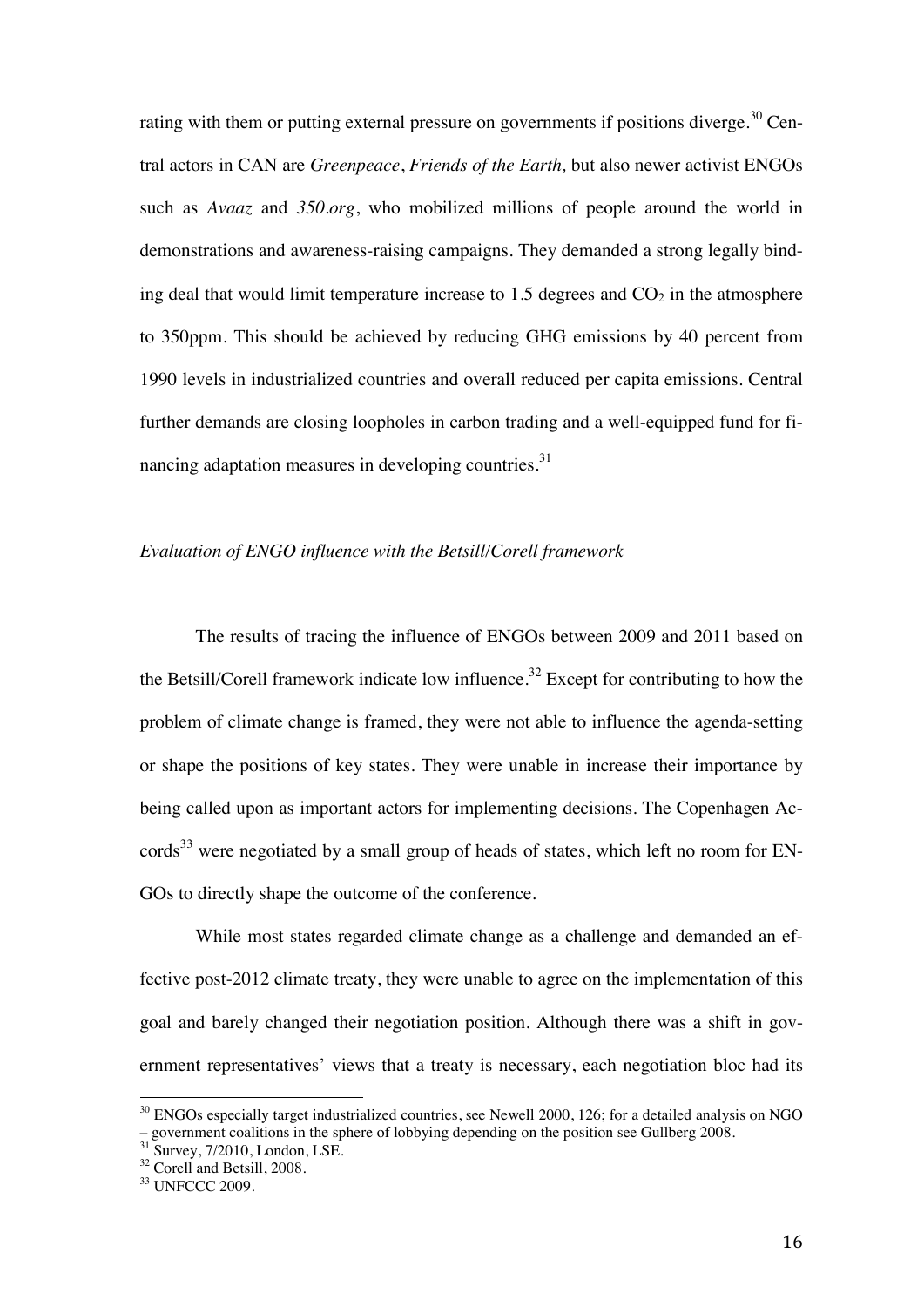own interpretations of this common goal based on individual interests. ENGOs used leverage and symbolic politics<sup>34</sup> by emotionalizing information on climate impacts provided by the *Intergovernmental Panel on Climate Change* (IPCC) with memorable examples such as drowning polar bears. Many government representatives' view changed over the past years due to increased public awareness and concern, which can be traced back to ENGO's information campaigns to a certain extent. Consequently, ENGOs influenced the negotiation positions of government delegations by communicating the urgency of the climate change threat.

However, ENGO influence was limited as they failed to change the negotiation positions G20 states. The most powerful negotiation parties reinterpreted the IPCC target according to their political objectives.<sup>35</sup> They agreed in the Copenhagen Accords on the target to reduce emissions to 450ppm, thereby limiting the global temperature increase to  $2^{\circ}$ C,<sup>36</sup> while ENGOs and most developing countries demanded the target of 350ppm or 1.5°C temperature increase to save island states from rising sea levels and limit the loss of biodiversity. However, commonalities in the demands of ENGOs and developing countries were based on common references to the IPCC report's conclusions rather than on ENGO influence. There is also no evidence that ENGOs had a significant influence on setting the agenda, which was shaped by states and resulted from the topics discussed in the Ad-hoc working groups. Overall, ENGO representatives regarded their influence on the process indicators<sup>37</sup> and the conference as low.

ENGOs also failed to influence the outcome of the negotiations according to their own evaluation and government representatives' conclusions in the form of providing formulations that were reflected in the final document, both the UN Resolution tak-

<sup>&</sup>lt;sup>34</sup> Keck and Sikkink 1998.

 $35$  Keck and Sikkink 1998, 25ff.

 $36$  IPCC 2007.

<sup>&</sup>lt;sup>37</sup> Betsill and Corell, 2008.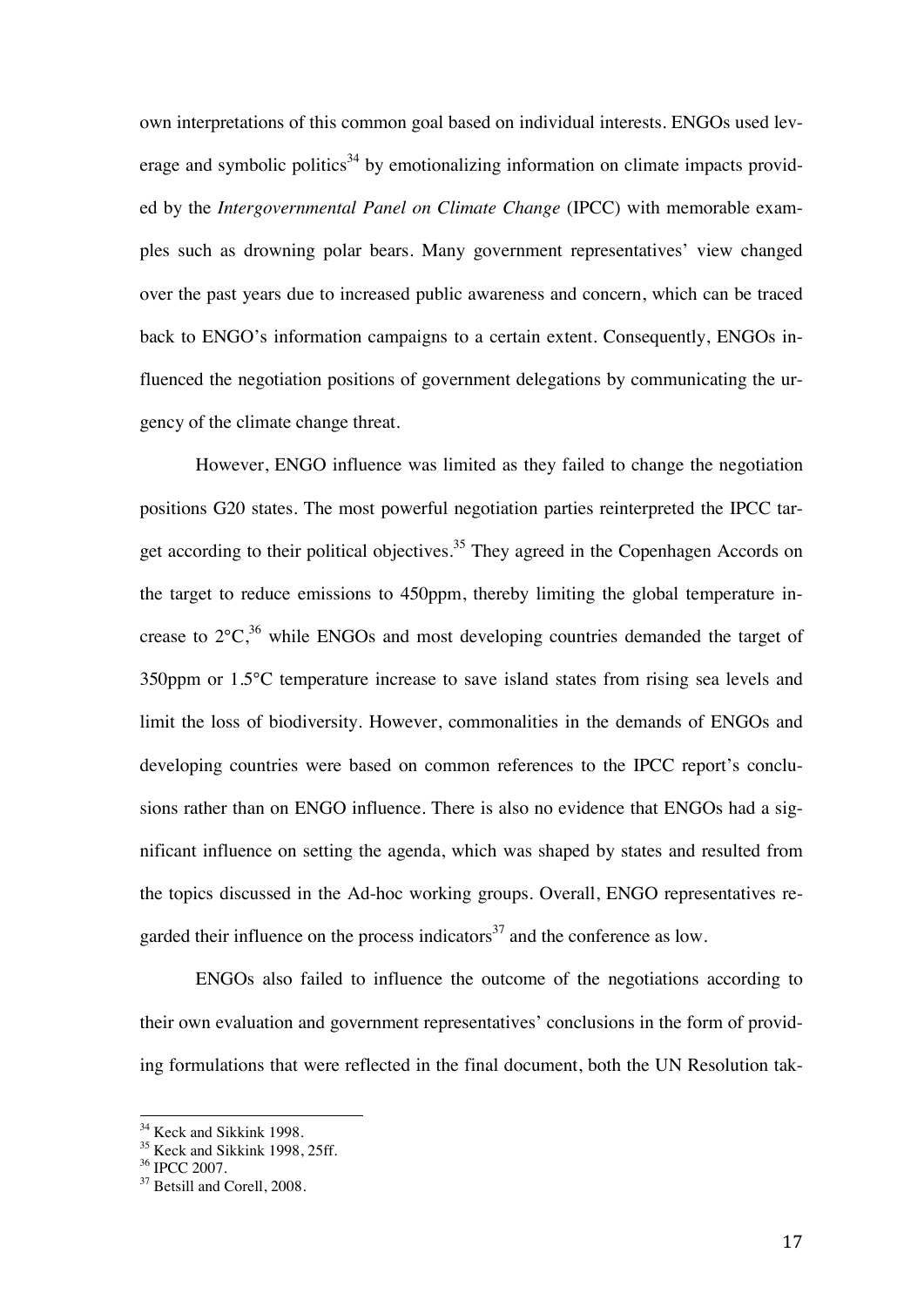ing note of the Copenhagen Accords, or the Copenhagen Accords themselves. Furthermore, ENGOs did not succeed in increasing their participation in future negotiations; however this did not seem to be a focus of their activities.

The central obstacle for influencing the negotiation outcome was the lack of access to the heads of states as key decision makers. Even when ENGO representatives were accepted into government delegations as insiders and had access to the negotiation text in the Ad-hoc working groups, they were not able to effectively influence the decisions of the heads of states as they discarded the prepared negotiation text. Furthermore, most ENGO delegates who managed to join government delegations as advisors were in developing country delegations who already shared their objectives and profited from ENGO expertise. In the case of the Copenhagen Accords, even the most senior ENGO advisors in developing country delegations were excluded from influencing the negotiation text together with their heads of states waiting in the plenary hall for progress among the G20 states drafting the text.

Consequently, the overall influence of ENGOs on the negotiations was low according to the influence indicators proposed by the Betsill/Corell analytical framework, although ENGOs succeeded in communicating their positions to government delegates, who received their input but did not carry it on into the negotiation text. One major additional factor besides the decoupling of the diplomat level and the negotiations among the heads of states was that government delegates perceived ENGOs as biased towards their advocacy position and not as neutral experts. The research results on the negotiations between 2009 and 2011 support Betsill's conclusion that the influence of NGOs is lower in negotiations on follow-up protocols as they require specific pledges and implementation instead of abstract declarations open to interpretation.<sup>38</sup>

<sup>38</sup> Betsill 2008, 194ff.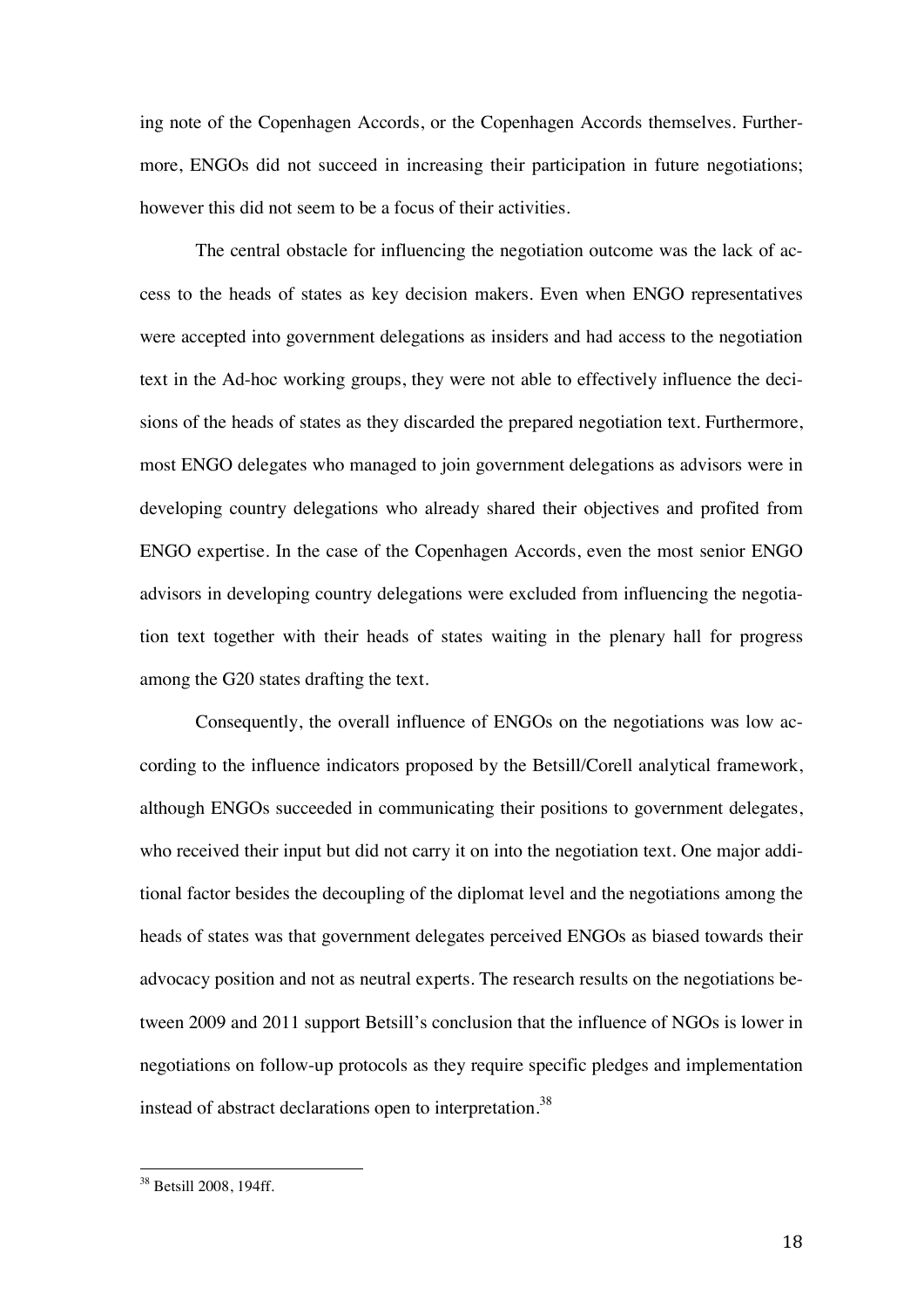#### **Indicator-based measuring of influence for ENGOs using outsider-strategies**

Although the Betsill/Corell analytical framework is very useful to determine the overall influence of NGOs, there is scope for differentiation. It does not distinguish between insider- and outsider-strategies or different capabilities. Opening up the black box of ENGO influence in 2009-2011 reveals that some ENGOs had more influence than others based on their strategies, capabilities and when in the negotiation cycle they approached government delegates: different ENGO delegates used different strategies, which determined their individual influence. Apart from successful insider-strategies as advisors who join government delegations, $39$  most ENGO delegates use outsiderstrategies. As members of advocacy NGOs, they either lobby government delegates asking them to adopt ENGO objectives or they demonstrate as activists. The following sections first evaluate the outsider-influence of observers, second the outsider-influence of lobbyists, and third ENGOs organizing or participating in demonstrations. These are either small-scale demonstrations inside the conference venue targeted at negotiators or mass demonstrations with media coverage targeted at influencing governments and toplevel decision makers. This evaluation along the lines of strategies contributes to an improved comparability of NGO influence across constituencies and single issues.

#### *Observers of the negotiation process*

The majority of NGO delegates in general, and ENGOs in particular, observes the negotiations to network with other NGO representatives or government delegates, report back to their organization, learn about best-practice in mitigation and adaptation

 $39$  Insider-strategies are discussed at Rietig, 2011.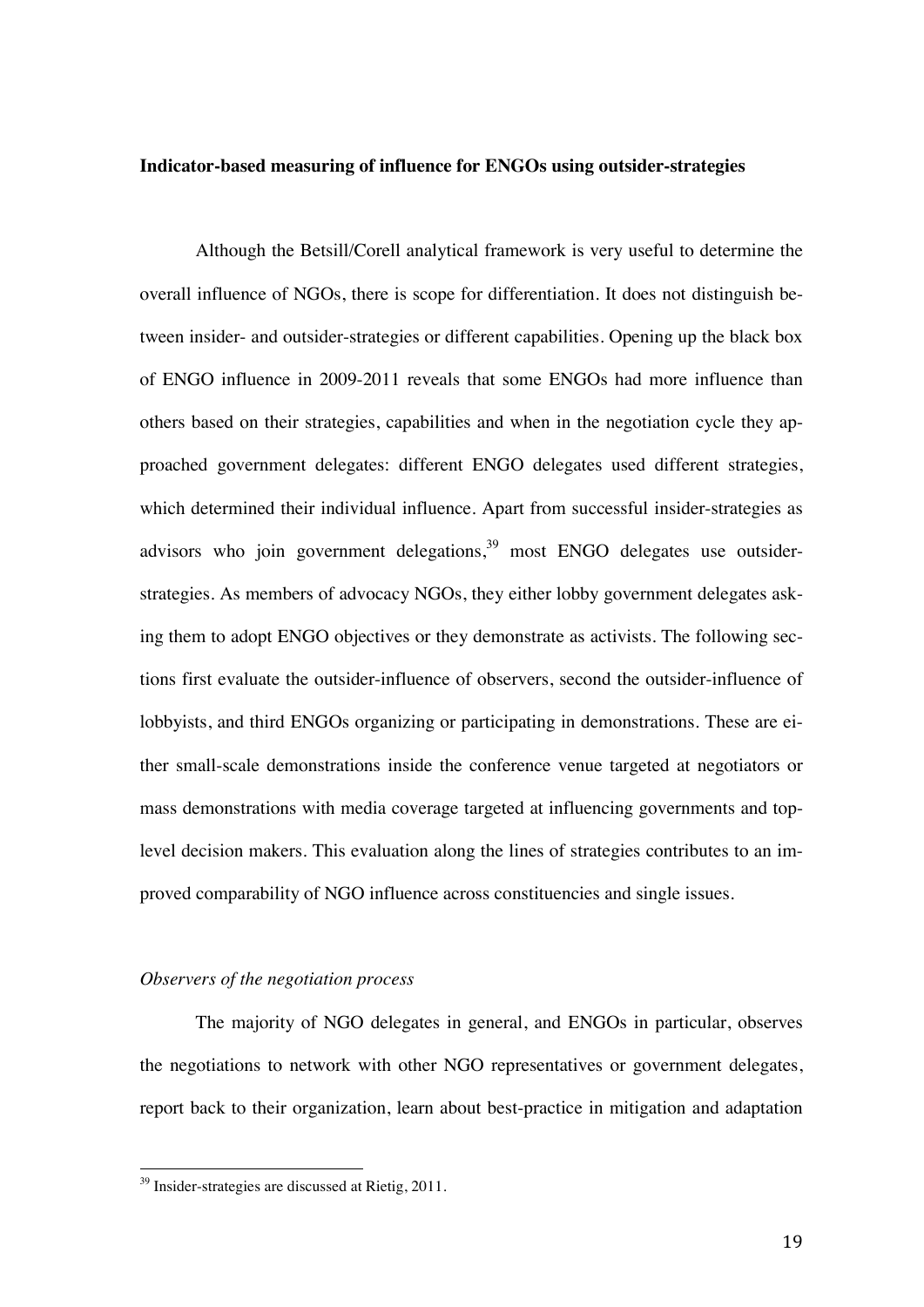by visiting side events and to gain a better understanding of the negotiations.<sup>40</sup> Both classic observers and lobbyists populate the corridors, side events, cafés and plenary halls of the conference center during UNFCCC negotiations, but they are excluded from the actual negotiations, which take place in the form of informal groups and contact groups behind closed doors guarded by UN security personnel. Observers are the classic role envisioned by the United Nations.<sup>41</sup> Figure 4 illustrates the low influence of observers between 2009-2011 symbolized by the small diamond shape as they have an outsider status, limited use of policy entrepreneurial strategies, limited expertise and enter the negotiation setting very late after the national positions have already been decided.

![](_page_19_Figure_1.jpeg)

![](_page_19_Figure_2.jpeg)

 $40$  Survey,  $7/2010$ , London, LSE.

<sup>41</sup> UNFCCC 1996.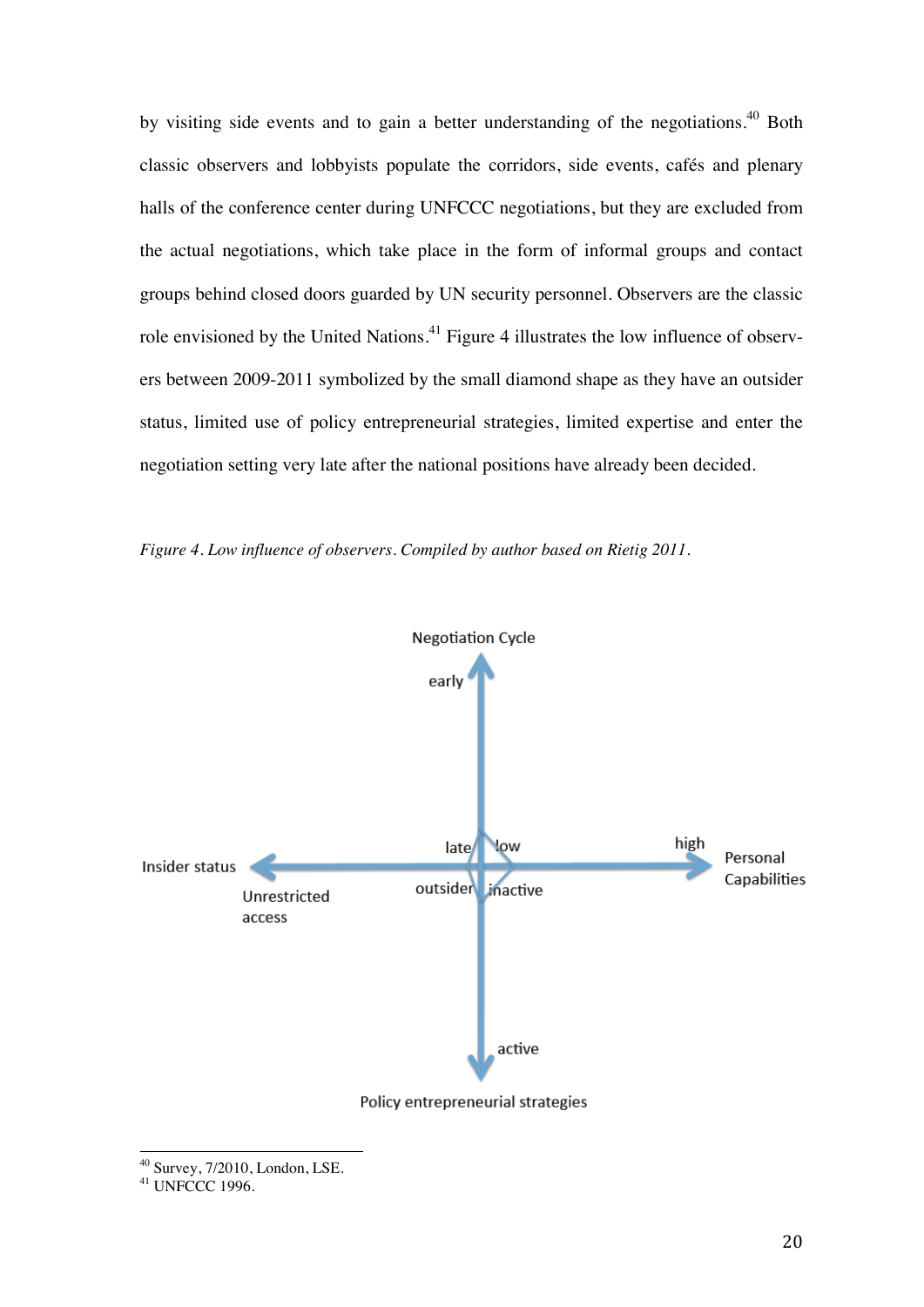Like classic observers, environmental lobbyists are working within the negotiation venue but remain outsiders to the actual negotiations due to their status as nongovernmental observer. This crucial criterion distinguishes the environmental lobbyist from the advisor, whose network is good enough to join government delegations and thereby circumvent the access restrictions to the actual negotiations experienced by the environmental lobbyist.

"The high-level delegates are very cold and block every contact. They are not approachable and do want to be left alone. They do not even want to engage in a dialogue about the issue with us."<sup>42</sup>

Environmental lobbyists have a very limited influence on the negotiations according to government representatives.<sup>43</sup> There are several reasons for this. First, as lobbyists they advocate a certain position, i.e. they demand something from the government representatives but have little to offer in return. Consequently, their position is communicated and received by the government representatives; however the latter see no reason to act upon the input and adapt their position unless the environmental lobbyist has considerable bargaining power and resources at hand. In contrast to business and industry representatives, who in fact have high financial capabilities and are central partners in the implementation of climate agreements, few environmental NGOs have this leverage power.<sup>44</sup> However, if they possess the capabilities of high expertise and excellent networking, government delegates value them. This enables lobbyists to become advisors, either in close contact to the government delegation or even as member. They do not need to

l

<sup>&</sup>lt;sup>42</sup> Interview with CAN Canada delegate,  $17/12/2009$ , Copenhagen, UNFCCC.<br><sup>43</sup> Interview with AOSIS, 10/4/2010; EU, 10/4/2010; Germany, 12/12/2009; Japan, 12/12/2009; Latin America, 11/4/2010; United Arab Emirates, 12/12/2009; Umbrella Group, 11/4/2011; Vanuatu, 17/12/2009; and participant observation.

<sup>&</sup>lt;sup>44</sup> For detailed lobbying strategies, see Bilouri 1999; and Vormedal 2008 for the leverage and capabilities of Business and Industry NGOs.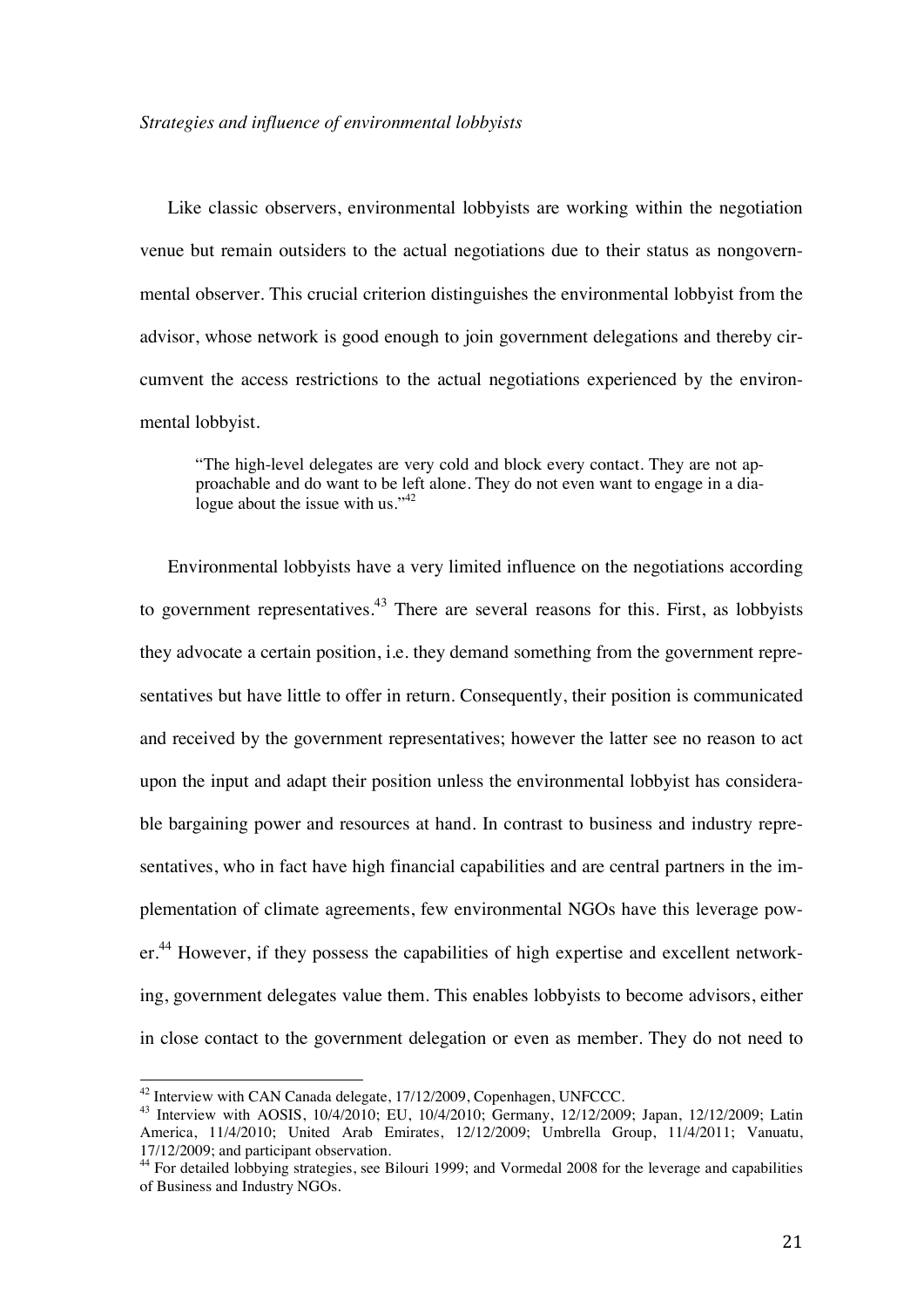lobby the delegates anymore as a two-way street of communication and mutual appreciation is established.

A core indicator is when in the negotiation process environmental lobbyists approach government representatives. All government delegates interviewed agreed that once the negotiation position has been decided by the national decision-making body, usually the parliament, the position cannot be changed, regardless how hard NGOs try to lobby them. Figure 5 visualizes the low influence of environmental lobbyists.

*Figure 5. Low influence of environmental lobbyists. Compiled by author based on Rietig 2011.* 

![](_page_21_Figure_3.jpeg)

Policy entrepreneurial strategies

As outsiders to the actual negotiations, the score of environmental lobbyists on the 'insider' indicator is low. Unless they already lobbied national governments before the national negotiation position was decided in parliament and the regional negotiation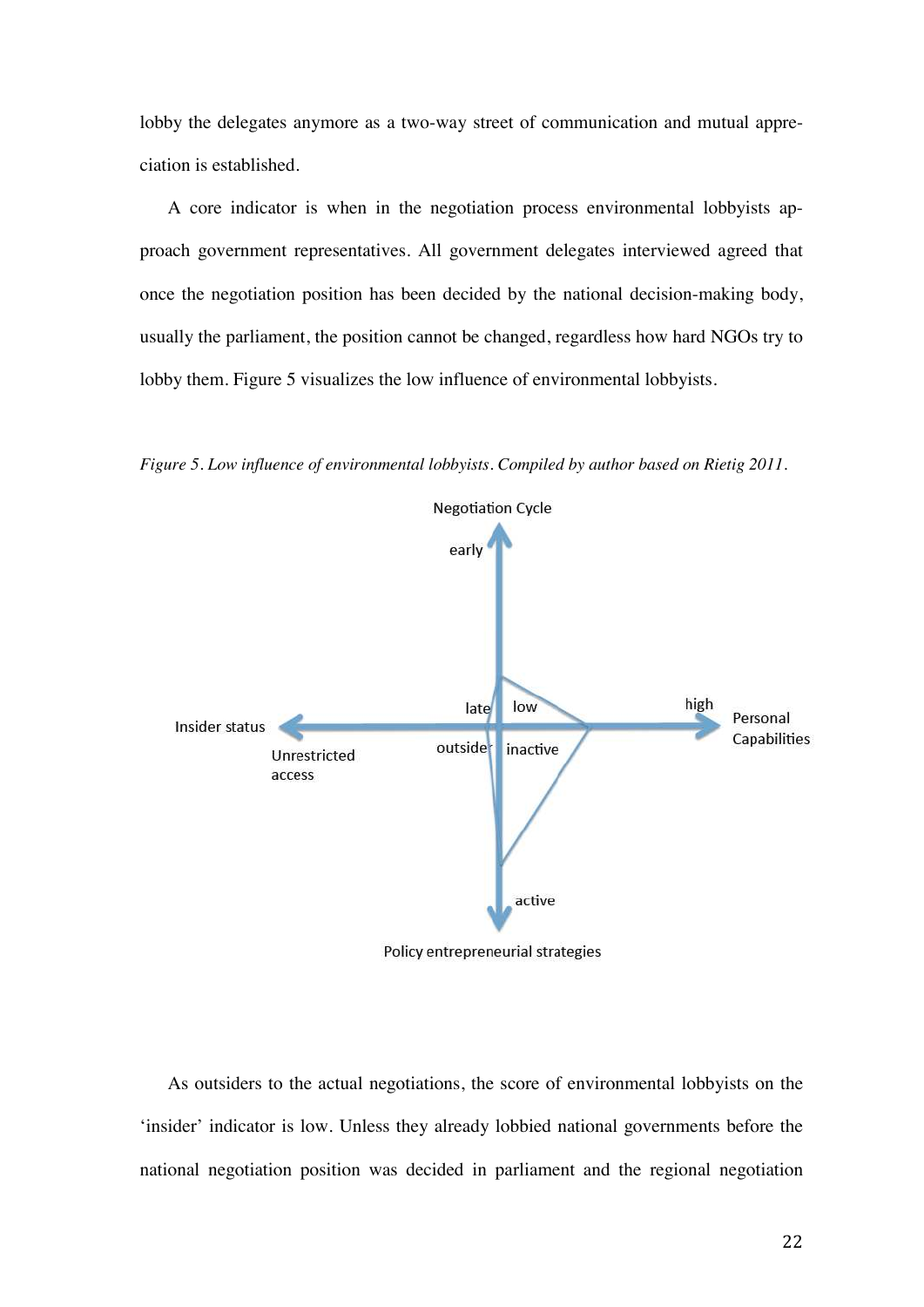bloc, their score on the timing indicator is also low. Environmental lobbyists frequently take great personal efforts to make a difference and are very entrepreneurial in how they approach government delegates. ENGO delegates working in the lobbying section of CAN prepare detailed lobbying strategies, coordinate their efforts in daily coordination meetings over several hours and even lobby government delegates at the hotel bar at 2am in the morning or stay at the conference center if the negotiations continue into the night.45 In the case of lobbying by ENGOs the costs of personal effort, lost sleep, attending COPs and coordinating lobbying strategies does not match the benefits from lobbying government delegates in the form of influence on the high-level-negotiations, neither on the process nor the outcome. This is especially the case when ENGOs lobby government delegations whose negotiation position does not match the objectives of the EN-GOs. If ENGOs lobby delegations whose position they share, they quickly move from the lobbyist role to the advisory role as delegations welcome the expertise and technical input to their work on capacity building.

## *Effectiveness of demonstrations*

 $\overline{a}$ 

The process tracing to government representatives yields a differentiated evaluation of the effectiveness of demonstrations organized by ENGOs. The direct influence of demonstrations on government delegates is low. Unless demonstrations continue over weeks with millions of participants, government delegates perceive them as disturbing background noise and security issue, but not as reason enough to get into contact with their home government attempting to change the negotiation position.<sup>46</sup>

<sup>&</sup>lt;sup>45</sup> Participant observation in December 2009 (Copenhagen) and June 2011 (Bonn).<br><sup>46</sup> Interview AOSIS, 10/4/2010, Bonn, UNFCCC; EU delegate 10/4/2010; Japan, 12/12/2009; Latin America, 11/4/2011; and Umbrella Group, 11/4/2011.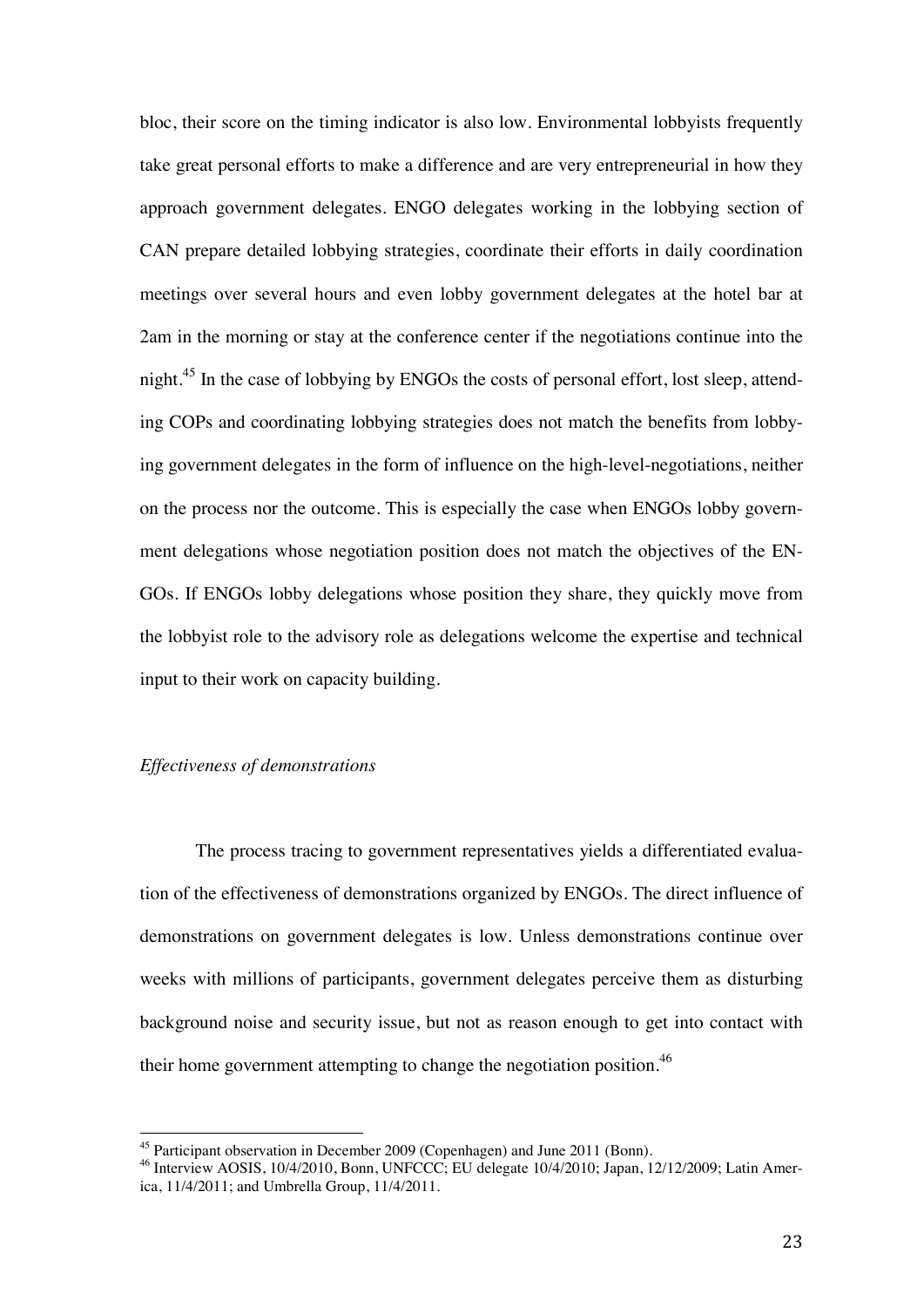However, the indirect influence via the media can be considerable. Media representatives reporting about the negotiations in their home countries are very thankful for the demonstrations by ENGOs and their youth organizations as they paint a lively picture of the negotiations. Examples include green aliens asking for 'climate leaders' given the lack of leadership on ambitious targets, ticking alarm clocks symbolizing the urgency of the climate crisis and a fake New York Times copy pre-dated to the last day of COP-15 with headlines of a strong, legally binding deal limiting global temperature increase to 1.5°C agreed by the US and China.<sup>47</sup>

ENGOs with millions of members can affect public opinion via mass demonstrations and the media, thereby pressuring democratic governments with consequences in the next elections. An example where ENGOs effectively use tactics of leverage and accountability politics is the daily Fossil of the Day Award ceremony at larger UNFCCC COPs and intersessional meetings. CAN uses public shaming within UNFCCC when it awards the Fossil of the Day award in a daily ceremony to states that have not lived up to their mitigation promises or are blocking progress in the negotiations. These ceremonies draw considerable attention by government delegates, nongovernmental representatives and the media. Canada frequently received Fossil of the Day awards for the exploitation of tar sands in Alberta and Germany for playing an overall leading role in the negotiations but re-labeling their official development aid as contribution to climate adaptation in developing countries.<sup>48</sup> The awards are communicated by the government delegations to their ministries and noted as negative publicity.<sup>49</sup>

l

 $47$  Participant observation of demonstrations inside the negotiation center by Avaaz and Greenpeace, 11/2009, Barcelona; and Fossil of the Day award ceremonies, 11/2009, Barcelona and 12/2009, Copenhagen, UNFCCC.

<sup>48</sup> Keck and Sikkink 1998, 23f; ENGO 2, 13/12/2009, Germany, 12/12/2009; and participant observation of Fossil of the Day award ceremonies in 11/2009, Bonn; and 12/2009, Copenhagen.

<sup>49</sup> Germany, 12/12/2009.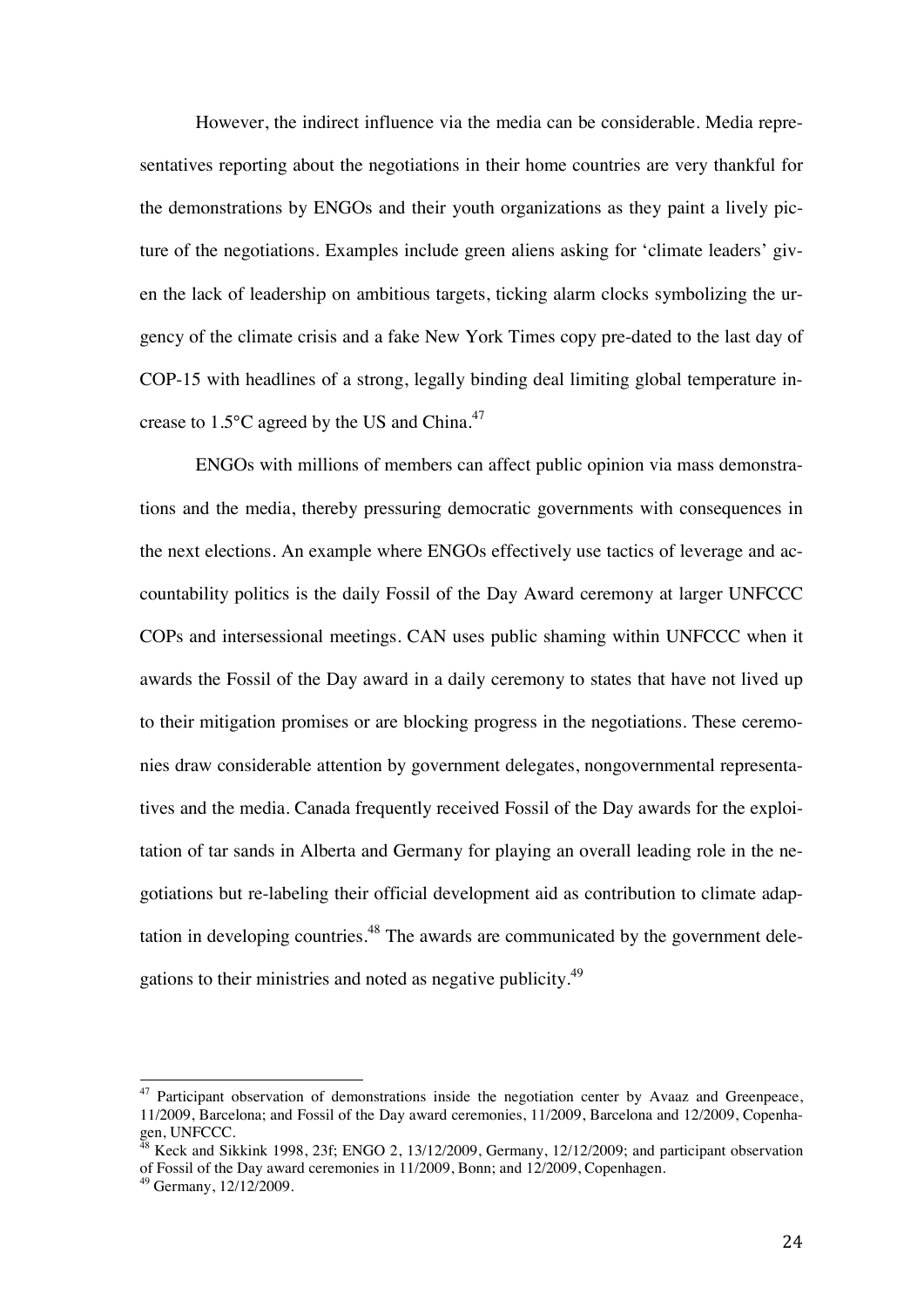Consequently, demonstrations can have an impact when ENGOs use strategies of civil regulation to blame and shame states by exposing their un-ambitious targets or contradictions between their actions and the positive image states try to communicate. $50$ If this blaming and shaming by ENGOs endangers the positive image of climate leadership a country wants to preserve, ENGO activities are noted by the responsible ministers and can lead to a rethinking of the negotiation position on the long term.<sup>51</sup>

Indirect ENGO tactics reflecting information and strategic politics include positioning their messages in TV and Internet news, radio and newspaper. These are powerful tools to influence the discursive position of states on the long term via several negotiation cycles. The stronger public opinion on a topic is and the more central demands for reducing emissions or proactive climate policy are in public debate, the more likely large political parties take up the topic and the higher the probability that ENGOs can succeed against the interests of the powerful fossil fuel lobby.

 "Demonstrations are important, they force certain issues on the screens of the people at home. So when these demonstrations occur, like in Copenhagen on Saturday, the media loves that and the cameras capture the messages, and that is how the public is becoming aware of the negotiations and the issues".<sup>52</sup>

Demonstrations to the scale of civil disobedience and arrests for climate justice make headlines in the largest newspapers, such as the ENGO activists that spent Christmas 2009 in prison. These demonstrations provide the platform to communicate the climate negotiations and the CAN demands on a strong, legally binding climate treaty to the wider public and electorates. Demonstrations push issues up the political agenda. This causal link explains why the expectations for the conference and public pressure expressed through the media that were deliberately pushed unrealistically high by

 $50$  ENGO, member of CAN strategic planning committee,  $14/12/2009$ ; Keck and Sikkink 1998, 23ff.

<sup>&</sup>lt;sup>51</sup> Interview Germany, 12/12/2009.

 $52$  AOSIS 2, 15/12/2009.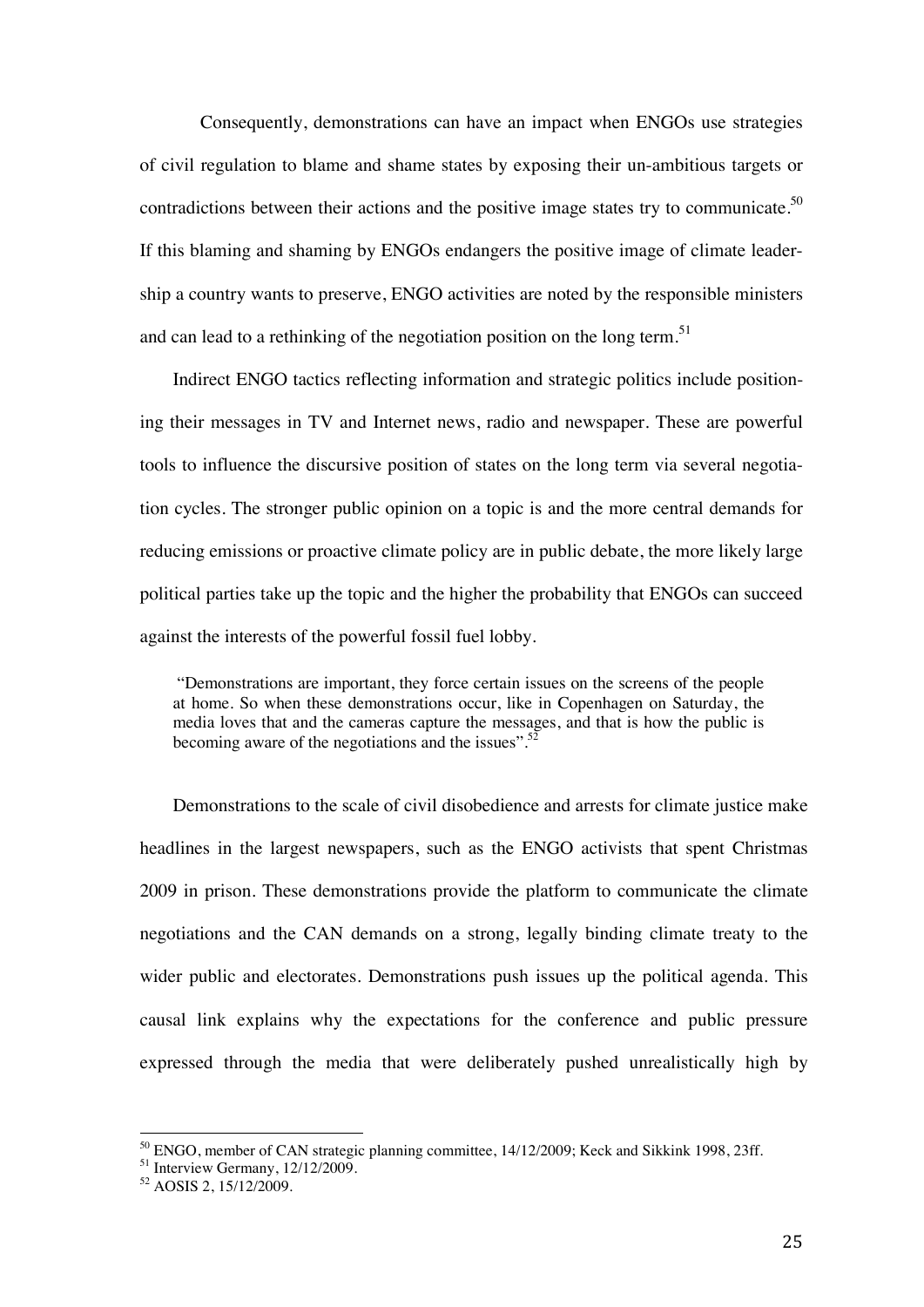ENGOs media communications beforehand, $5<sup>3</sup>$  motivated 110 heads of states to attend the climate change conference at short notice instead of sending their ministers dealing with climate change issues or special envoys. While the high-level profile of COP-15 was also owed to the efforts of governments, a comparison of the provisional list of participants with the actual list of participants for COP-15 reveals that many heads of states decided to attend at short notice. This indicates that activist ENGOs did have a considerable influence on the negotiation process. They did not change the negotiation position of states, but they framed climate change as danger requiring urgent action and pushed the climate change issue up the domestic agenda by organizing demonstrations drawing media attention. Decision makers react when they realize that their electorate is concerned about one issue and requires the government to take appropriate action. As a consequence, many governments and political parties developed national climate change strategies, established departments dealing with climate change mitigation and adaptation, and mainstreamed climate change into the wider public and political debate. If ENGOs succeed in convincing public opinion and the majority of voters, politicians in democracies can hardly afford to ignore their demands. This leads to changes in the national negotiation position over the long term.

ENGOs' activist strategies may have even contributed to saving the Copenhagen climate negotiations from a breakdown as the demonstrations and public attention raised the political costs of not reaching any agreement at the end of the conference.<sup>54</sup> The public pressure on Parties to present "something" in agreement was substantial and contributed to the emergence of the Copenhagen Accords.

In conclusion, demonstrations organized by ENGOs can lead to public attention,

<sup>53</sup> Survey, 7/2010, London, LSE.

<sup>&</sup>lt;sup>54</sup> Survey, 7/2010, London, LSE; personal conversation with nine government representatives, 2010/2011.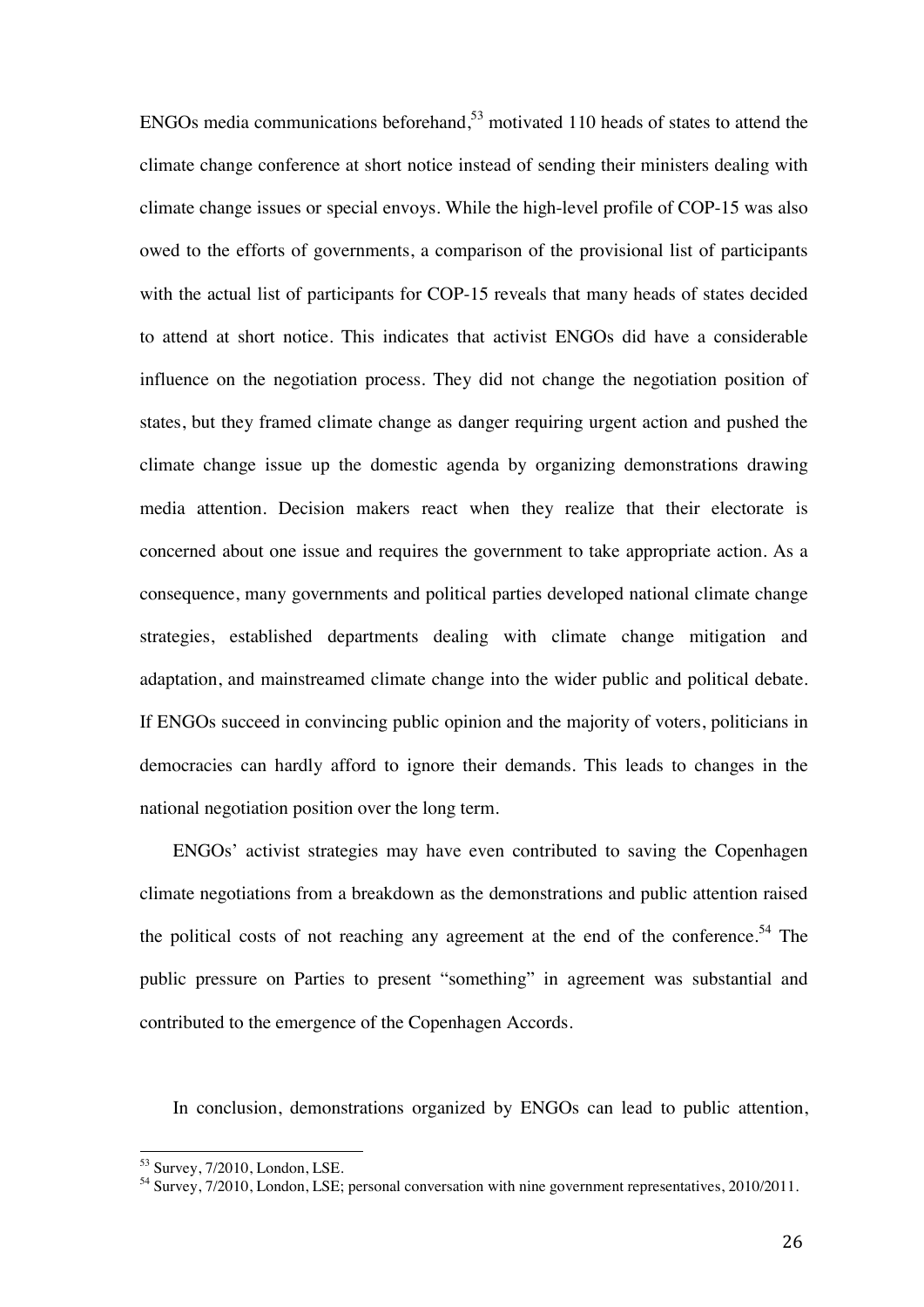public pressure, and higher political stakes.<sup>55</sup> In the case of ENGOs in 2009 before and at COP-15, the overall influence of activist strategies was moderate to high. ENGOs in Copenhagen demanded climate justice and a fair deal. These tangible, intuitively comprehendible messages united millions of people from different educational, professional and cultural backgrounds due to their simplicity. The protest against the low ambitions of governments and demonstrations demanding more ambitious targets and actions remained predominantly peaceful without turning into riots. This allowed media, who covered the negotiations favorably in their headlines, to frame the ten thousands of people from all over the world as peaceful and civilized citizens who had to endure overreacting police forces. Most countries regarded the number of people involved as concerned about climate change and as the majority of voters, giving them also a critical mass that suggested to heads of states that the political costs of failing to deliver an agreement were too high. Figure 7 summarizes the findings of moderate to high influence of activist strategies at COP-15.

![](_page_26_Figure_1.jpeg)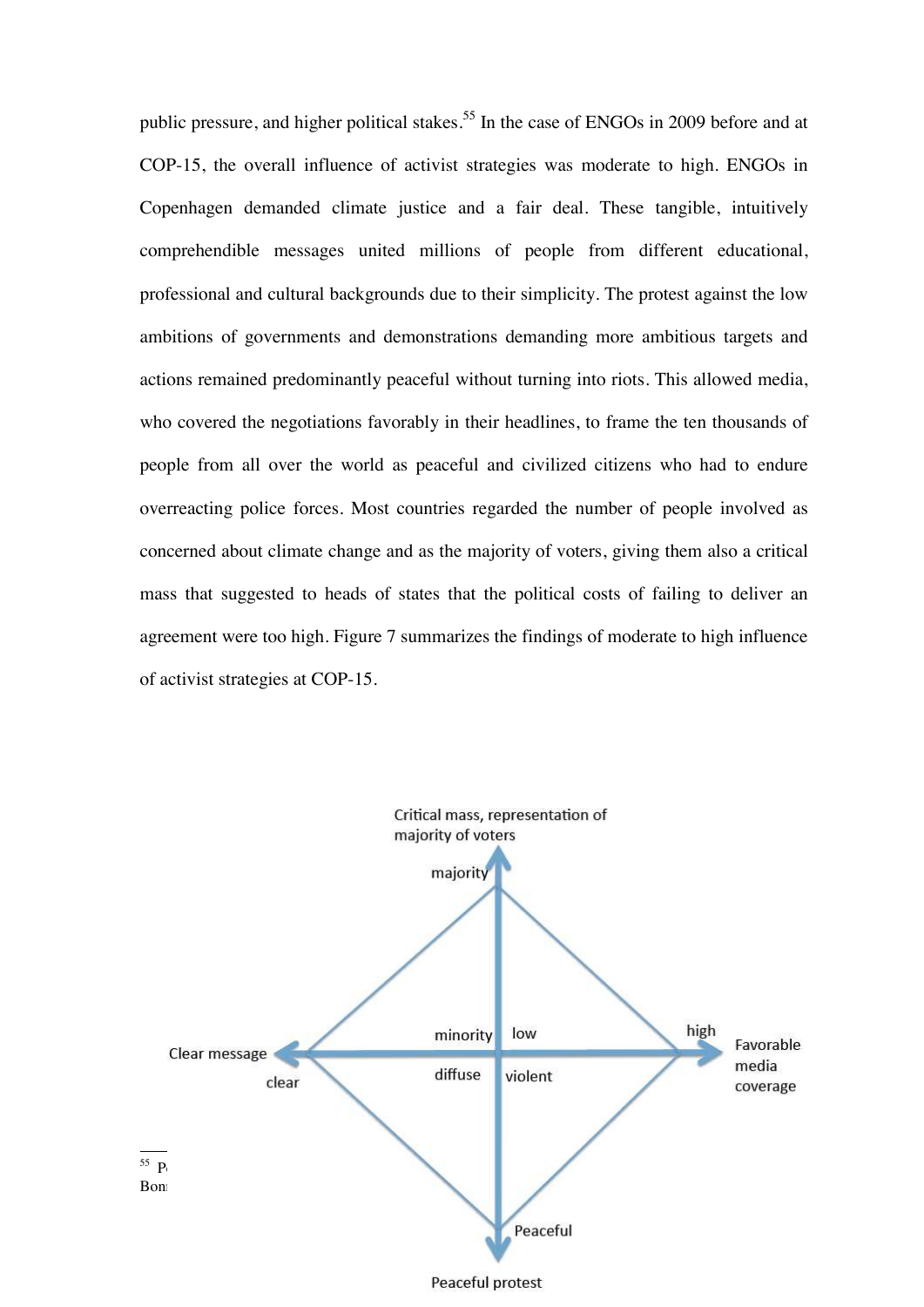*Figure 7. High influence of activists. Compiled by author.* 

#### **Conclusion on the low effectiveness of lobbying and the power of demonstrations**

This article analyzed the influence of advocacy NGOs using outsider-strategies at the example of ENGOs. They can pursue insider-strategies by joining government delegations as advisors or pursue outsider-strategies as either lobbyists or activists. EN-GOs are organized as transnational advocacy 'Climate Action Network' and are putting pressure on the negotiators at climate change conferences, but especially on their governments via media reports of mass demonstrations and public shaming.

A process tracing of ENGO input to government representatives between 2009 and 2011 reveals that lobbying government delegates at major conferences has little impact as positions stand after having been decided on earlier by parliamental votes. Another difficulty facing environmental lobbyists is that they are not valued by government delegates as much for their expertise as academics are, due to their lack of neutrality and their clear advocacy position demanding something from the governments. Influence can be increased moderately by using strategies that establish them as policy entrepreneurs. It can be concluded from this analysis as implication for practice that the resources and effort invested in lobbying government delegates at UNFCCC conferences is better used differently, either for highly effective advisory insider-strategies where ENGO representatives join government delegations,<sup>56</sup> lobbying governments on the national level before positions are decided or demonstrations in connection with a strategic management of media relations.

 $56$  For a detailed analysis of insider strategies used by academics and other NGOs, see Rietig, 2011.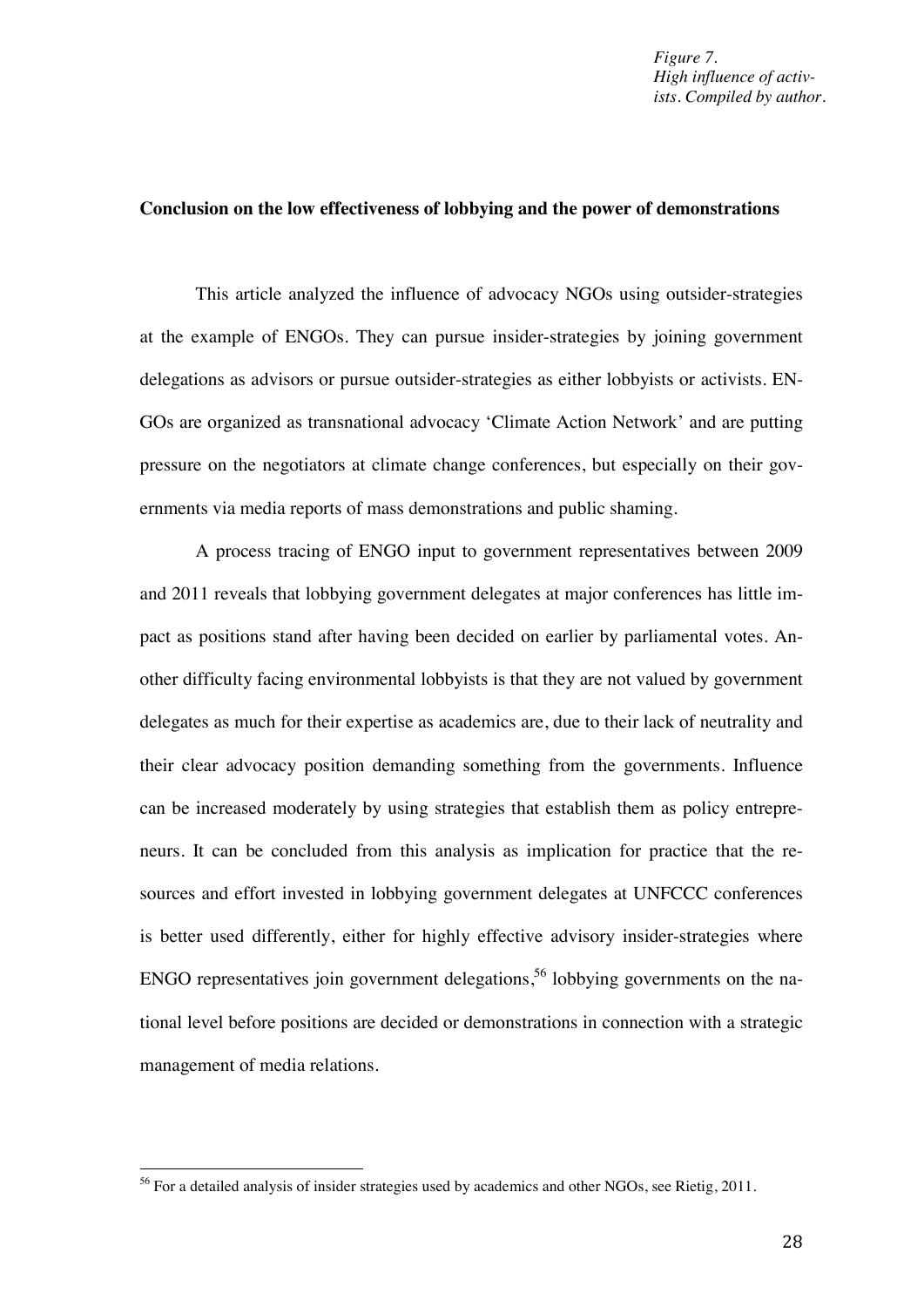The more influential outsider-strategy was, in the case of COP-15 2009, influencing public opinion by media campaigns or organizing mass demonstrations and thereby raising the political costs of failing to agree on an outcome. This article presented four indicators to assess the influence of activist NGOs on the negotiations. The messages must be clear, the demonstrations need to remain peaceful, the media coverage needs to be favorable and it is essential to exert public pressure on governments. A critical mass of people must participate representing the majority of the electorate.

In the case of ENGOs at the Copenhagen Climate Conference, all indicators were fulfilled at a maximum, what indicates high influence of ENGOs using activist strategies at the negotiation meeting itself and on the long run. At the 2010 COP-16 in Cancun, ENGOs were present and active, but the disappointing outcome of COP-15 due to possibly unrealistically high expectations created by ENGOs beforehand, resulted in a loss of public interest. ENGOs were consequently less successful to leverage political pressure on decision makers. Media coverage was scarce and less favorable, not transmitting the messages from the majority of voters.

The analysis of the influence of NGO strategies is based on data gathered over three years (2009-2011). It allowed identifying a set of indicators for the influence of outsider-strategies on the negotiations in the form of an extension to the Betsill/Corell theoretical framework presented above. The theoretical implications are that influence of NGOs can not only be determined as high/moderate/low for an NGO constituency at a conference as offered by the Betsill/Corell framework, but that it can be further analyzed based on the strategies an NGO uses. In the same conference, ENGOs can have a high influence with activist strategies, but a low influence with lobbing strategies. This article contributed to a further development of analytical tools that allow measuring the influence of NGOs in climate negotiations with indicators based on their insider- or outsider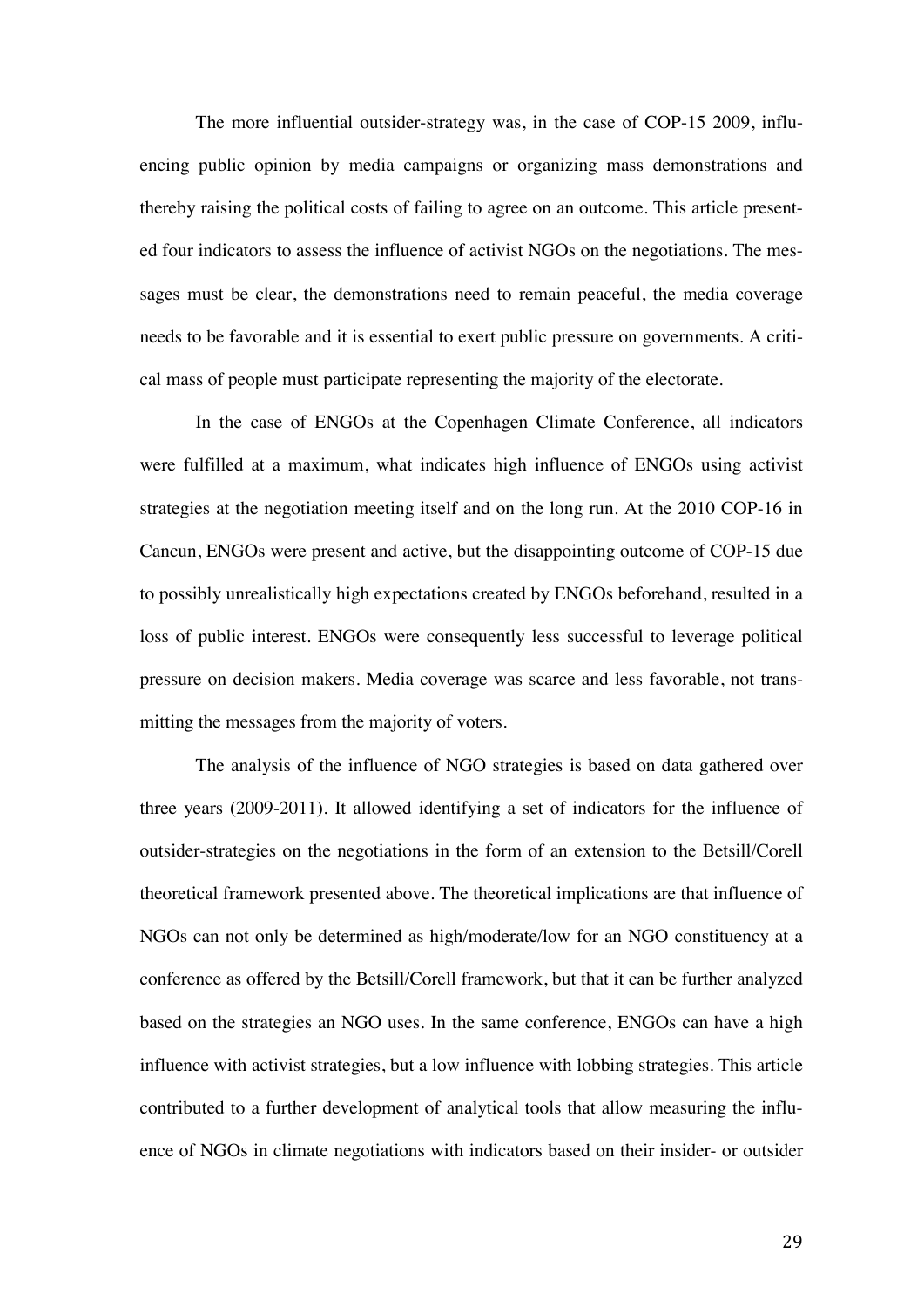roles. The UNFCCC negotiations between 2009 and 2011 were typical for UNFCCC conferences on the diplomat level in the number of participating NGOs, the outcome of the negotiations and the effectiveness of participation. The high profile and expectations linked to the high-level-segment of the Copenhagen conference were less typical. This allowed for additional leverage of activist strategies, especially the high media attention, which is usually not available to activist NGOs if the expectations regarding the outcome of the conference are very low to begin with, for example as COP-16 in Cancun or the 2012 COP-17 in Durban. If nongovernmental actors assess their strengths and strategically use their capabilities in the areas where they can have the highest influence on the negotiations, they may contribute to further improving international environmental negotiations. As central actors in global environmental governance, civil society and its nongovernmental organizations play a central role in motivating and supporting states in their abilities to more effectively govern global environmental common goods.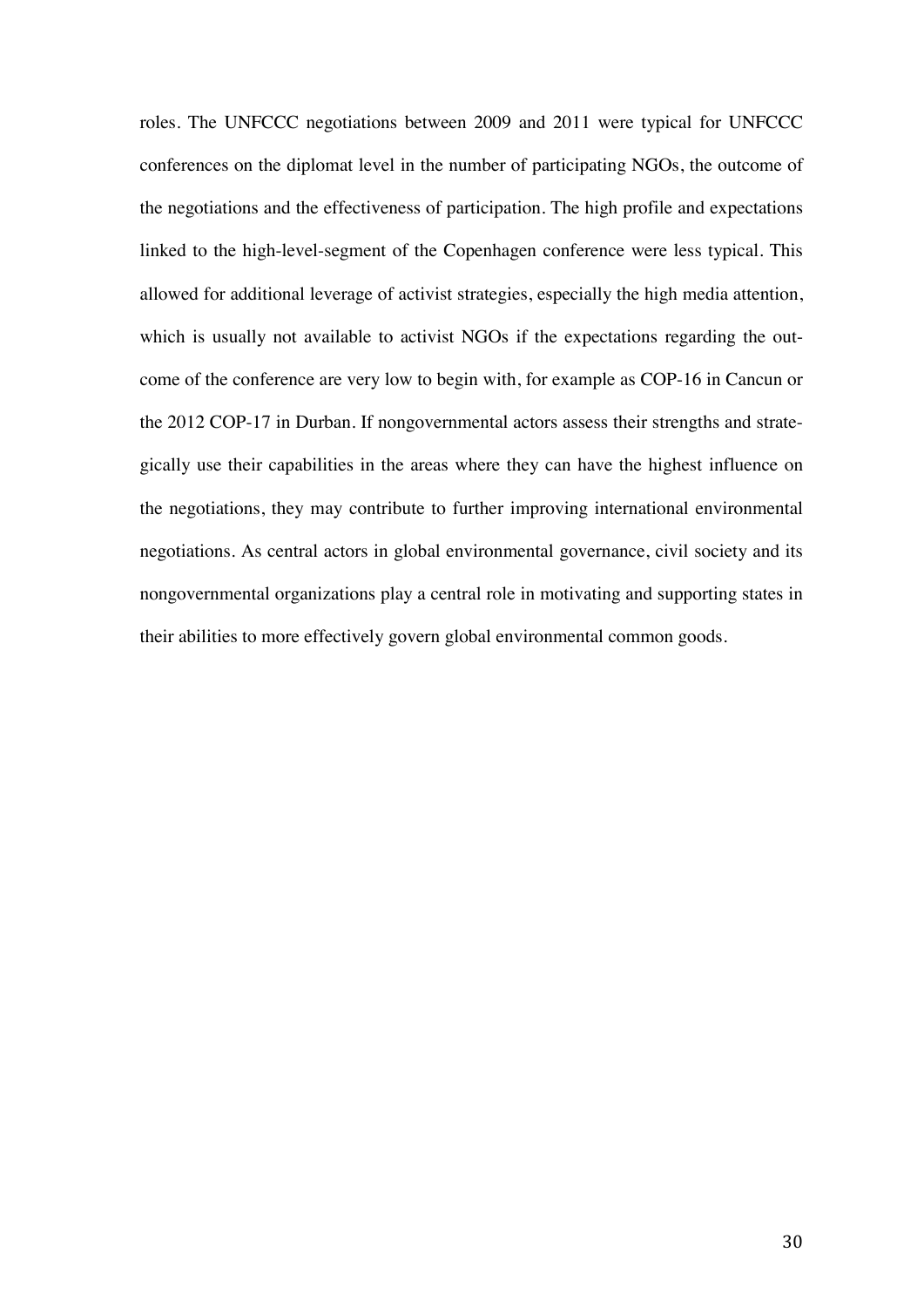# **Bibliography**

Albin, Cecilia. 1999. Can NGOs Enhance Effectiveness of International Negotiation? *International Negotiation* 4 (3): 371-387.

Andonova, Liliana; Betsill, Michele, and Harriet Bulkeley. 2009. Transnational Climate Governance. *Global Environmental Politics* 9 (2): 52-73.

Andresen, Steinar, and Tora Skodvin. 2008. Non-state Influence in the International Whaling Commission, 1970 to 2006. In *NGO Diplomacy: The Influence of Nongovernmental Organization in International Environmental Agreements*, edited by Michele M. Betsill and Elizabeth Corell, 119-148. Cambridge, MIT Press.

Arts, Bas. 1998. *The Political Influence of Global NGOs. Case Studies on the Climate and Biodiversity Conventions*. Utrecht: International Books.

Auer, Matthew. 1998. Colleagues or Combatants? Experts as Environmental Diplomats. *International Negotiation* 3 (2): 267-287.

Auer, Matthew. 2000. Who participates in global environmental governance? Partial answers from international relations theory. *Policy Sciences* 33: 155-180.

Betsill, Michele M. 2008a. Environmental NGOs and the Kyoto Protocol Negotiations: 1995 to 1997. In *NGO Diplomacy: The Influence of Nongovernmental Organization in International Environmental Agreements*, edited by Michele M. Betsill and Elizabeth Corell, 43-66. Cambridge: MIT Press.

Betsill, Michele M. 2008b. Reflections on the Analytical Framework and NGO Diplomacy. In *NGO Diplomacy: The Influence of Nongovernmental Organization in International Environmental Agreements*, edited by Michele M. Betsill and Elizabeth Corell, 177-206. Cambridge: MIT Press.

Betsill, Michele M., and Elizabeth Corell. 2001. NGO Influence in International Environmental Negotiations: A Framework for Analysis. *Global Environmental Politics* 1 (4): 65-85.

Betsill, Michele M., and Elizabeth Corell. 2008. Analytical Framework: Assessing the Influence of NGO Diplomats. In *NGO Diplomacy: The Influence of Nongovernmental Organization in International Environmental Agreements*, edited by Michele M. Betsill and Elizabeth Corell, 19-42. Cambridge: MIT Press.

Betsill, Michele M., and Elizabeth Corell. 2008a. Introduction to NGO Diplomacy. In *NGO Diplomacy: The Influence of Nongovernmental Organization in International Environmental Agreements*, edited by Michele M. Betsill and Elizabeth Corell, 1-18. Cambridge: MIT Press.

Betsill, Michele M., and Elizabeth Corell. 2008b. *NGO Diplomacy: The Influence of Nongovernmental Organizations in International Environment Negotiations.* Cambridge: MIT Press.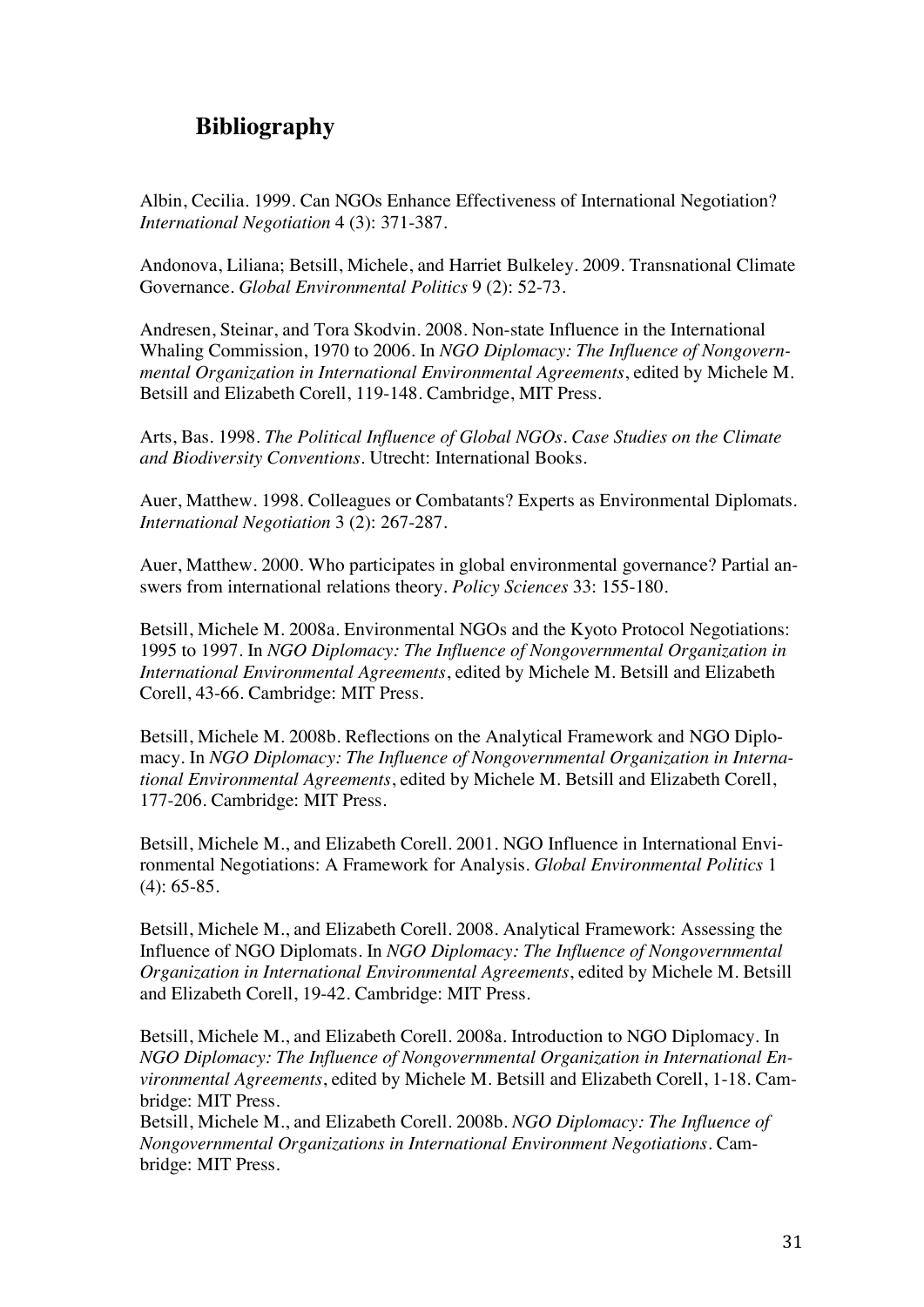Biliouri, Daphne. 1999. Environmental NGOs in Brussels: How Powerful are their Lobbying Activities? *Environmental Politics* 8: 173-182.

Bulkeley, Hariett, and Peter Newell. 2010. *Governing Climate Change*. Oxford: Taylor& Francis.

Burgiel, Stanley. 2008. Non-state Actors and the Cartagena Protocol on Biosafety. In *NGO Diplomacy: The Influence of Nongovernmental Organization in International Environmental Agreements*, edited by Michele M. Betsill and Elizabeth Corell, 67-100. Cambridge: MIT Press.

Climate Action Network (CAN). 2002. Charter - Our network rules and guiding principles for network governance. Retrieved om 7.6.2011 from http://www.climatenetwork.org/about- can/CANCHARTER.pdf.

Climate Action Network (CAN). 2010. Climate Action Network. About Us." Retrieved om 5.9.2011 from http:// www.climatenetwork.org/about-can.

Carpenter, Chad. (2001). Businesses, Green Groups and the Media: The Role of Non-Governmental Organization in the Climate Change Debate. *International Affairs* 77 (2): 313-328.

Chatterjee, Pratap and Matthias Finger (1994). *The Earth Brokers. Power, Politics and World Development*. London, Routledge.

Corell, Elizabeth. 2008. NGO Influence in the Negotiations of the Desertification Convention. In *NGO Diplomacy: The Influence of Nongovernmental Organization in International Environmental Agreements*, edited by Michele M. Betsill and Elizabeth Corell, 101-118. Cambridge: MIT Press.

Corell, Elizabeth, and Michele M. Betsill. 2001. A Comparative Look at NGO Influence in International Environmental Negotiations: Desertification and Climate Change. *Global Environmental Politics* 1 (4): 86-107.

Depledge, Joanne. 2005. *The Organization of Global Negotiations. Constructing the Climate Change Regime*. London: Earthscan.

Falkner, Robert; Stephan, Hannes, and John Vogler. 2010. International Climate Policy after Copenhagen: Towards a 'Building Blocks' Approach. *Global Policy* 1 (3): 252- 262.

Gulbrandsen, Lars and Steinar Andresen. 2004. NGO influence in the implementation of the Kyoto Protocol: compliance, flexibility mechanisms, and sinks. *Global Environmental Politics* 4 (4): 54-75.

Gullberg, Anne Therese. 2008. Lobbying friends and foes in climate policy: The case of business and environmental interest groups in the European Union. *Energy Policy* 36: 2964-2972.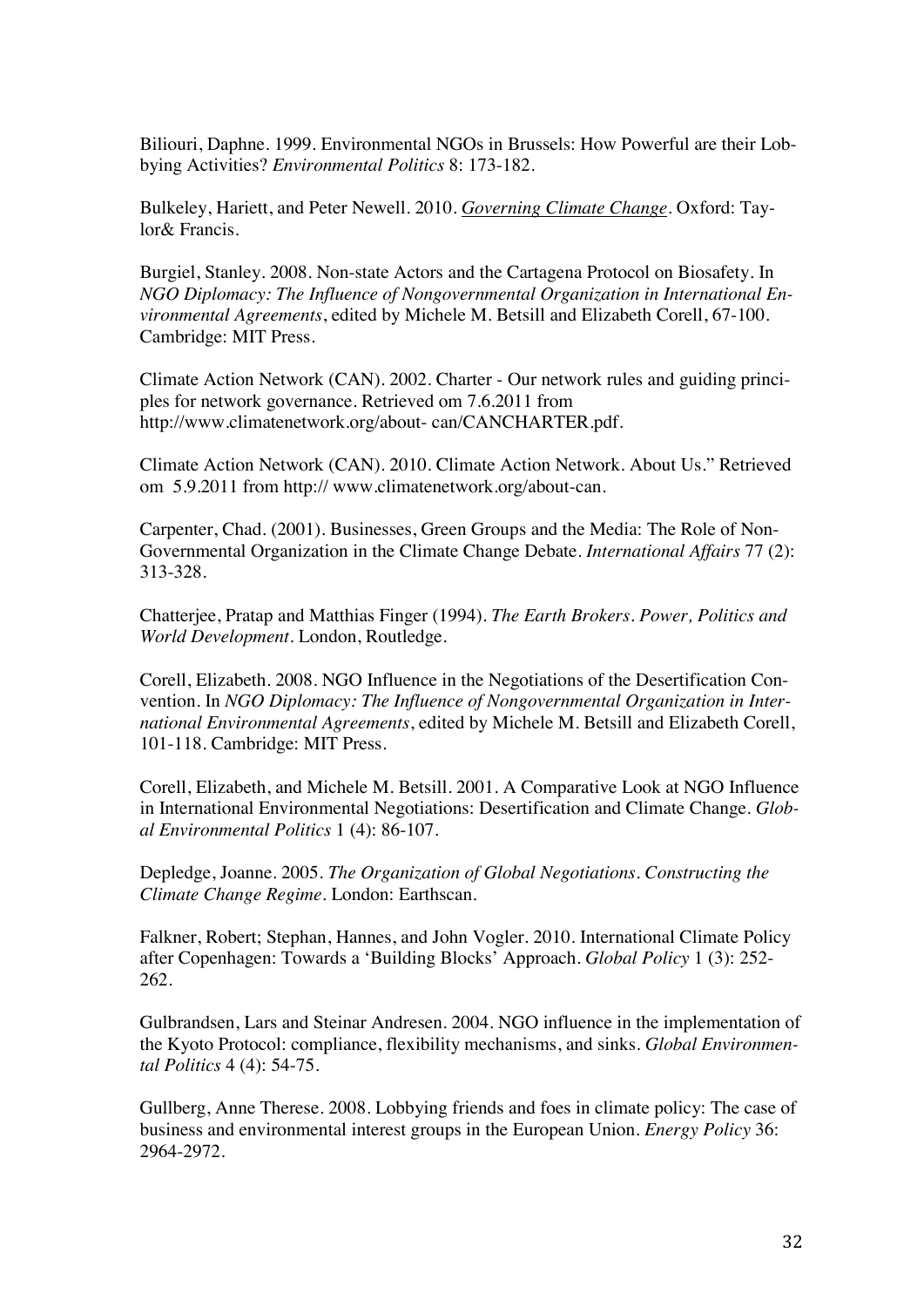Haas, Peter. 1992. Introduction: Epistemic Communities and International Policy Coordination. *International Organization* 46 (1): 1-35.

Hasenclever, Andreas; Mayer, Peter; and Volker Rittberger. 2000. Integrating theories of International regimes. *Review of International Studies* 26 (1): 3-33.

Humphreys, David. 2008. NGO Influence on International Policy on Forest Conservation and the Trade in Forest Products. In *NGO Diplomacy: The Influence of Nongovernmental Organization in International Environmental Agreements*, edited by Michele M. Betsill and Elizabeth Corell, 149-176. Cambridge: MIT Press.

IPCC. 2007. *Climate Change 2007: Synthesis Report.* Valencia: International Panel on Climate Change.

Keck, Margaret, and Kathryn Sikkink. 1998. *Activists beyond Borders. Advocacy Networks in International Politics*. Ithaca: Cornell University Press.

Keohane, Robert and Victor, David. 2011. The Regime Complex for Climate Change. *Perspectives on Politics* 9 (1): 7-23.

Mathews, Jessica .1997. Power Shift. *Foreign Affairs.*

Mc Gregor, Ian. 2009. *Policy Coalitions in the Global Greenhouse: Contestation and Collaboration in Global Climate Change Public Policy*. PhD dissertation. Sydney, University of Technology.

Najam, Adil. 1998. Searching for NGO Effectiveness. *Development Policy Review* 16: 305–310.

Newell, Peter. 2000. *Climate for Change: Non-State Actors and the Global Politics of the Greenhouse*. Cambridge: Cambridge University Press.

Princen, Thomas, and Matthias Finger. 1994. *Environmental NGOs in World Politics: Linking the Local and the Global*. London: Routledge.

Putnam, Robert. 1988. Diplomacy and Domestic Politics: The Logic of Two-Level Games. *International Organization* 42 (3): 427-460.

Raustiala, Kal. 1997. States, NGOs, and International Environmental Institutions. *International Studies Quarterly* 41 (4): 719-740.

Rietig, Katharina. 2011. The influence of academics as insider-nongovernmental actors in post-Kyoto Protocol Climate Change Negotiations: a matter of timing, network and policy-entrepreneurial capabilities. Grantham Research Institute on Climate Change, Working Paper 58, September 2011. London, London School of Economics and Political Science.

Stone, Diane. 2000. Non-governmental policy transfer: the strategies of independent policy institutes. *Governance* 13 (1): 45-62.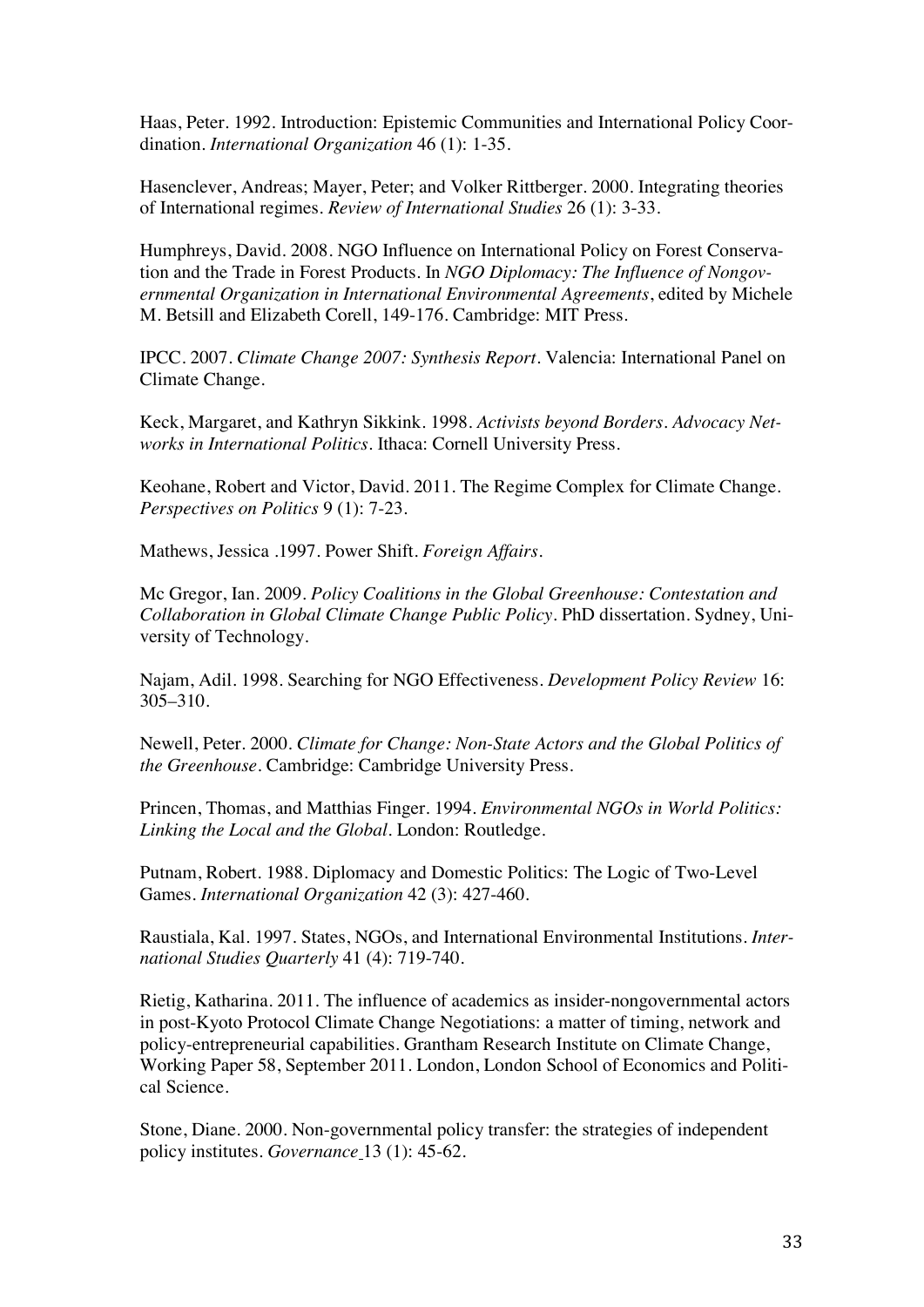United Nations Framework Convention on Climate Change (UNFCCC). 1996. Item 4 (b) of the provisional agenda. Organizational matters. Adoption of the Rules of Procedure. New York, United Nations. FCCC/CP/1996/2.

United Nations Framework Convention on Climate Change (UNFCCC). 2009. *Copenhagen Accords*. *Decision FCCC/CP/2009/11/Add.1.* 30/3/2010. New York: United Nations.

United Nations Framework Convention on Climate Change (UNFCCC). 2010a. Conference of the Parties-15. List of Participants. Retrieved 13/05/2011 from http://unfccc.int/resource/docs/2009/cop15/eng/misc01p01.pdf.

United Nations Framework Convention on Climate Change (UNFCCC). 2010b. Non-Governmental organization constituencies. Retrieved 25/7/2011, from http://unfccc.int/files/parties\_and\_observers/ngo/application/pdf/ ngo\_constituencies\_2010\_english.pdf.

Vormedal, Irja. 2008. The Influence of Business and Industry NGOs in the Negotiation of the Kyoto Mechanisms: the Case of Carbon Capture and Storage in the CDM. *Global Environmental Politics* 8 (4): 36-65.

Wapner, Paul. 1995. Politics Beyond the State: Environmental Activism and World Civic Politics. *World Politics* 47 (3): 411-440.

Yamin, Farhana. 2001. NGOs and International Environmental Law: A Critical Evaluation of their Roles and Responsibilities. *RECIEL* 10 (2): 149-162.

Yamin, Farhana, and Joane Depledge 2004. *The International Climate Change Regime. Guide to Rules, Institutions and Procedures*. Cambridge University Press: Cambridge.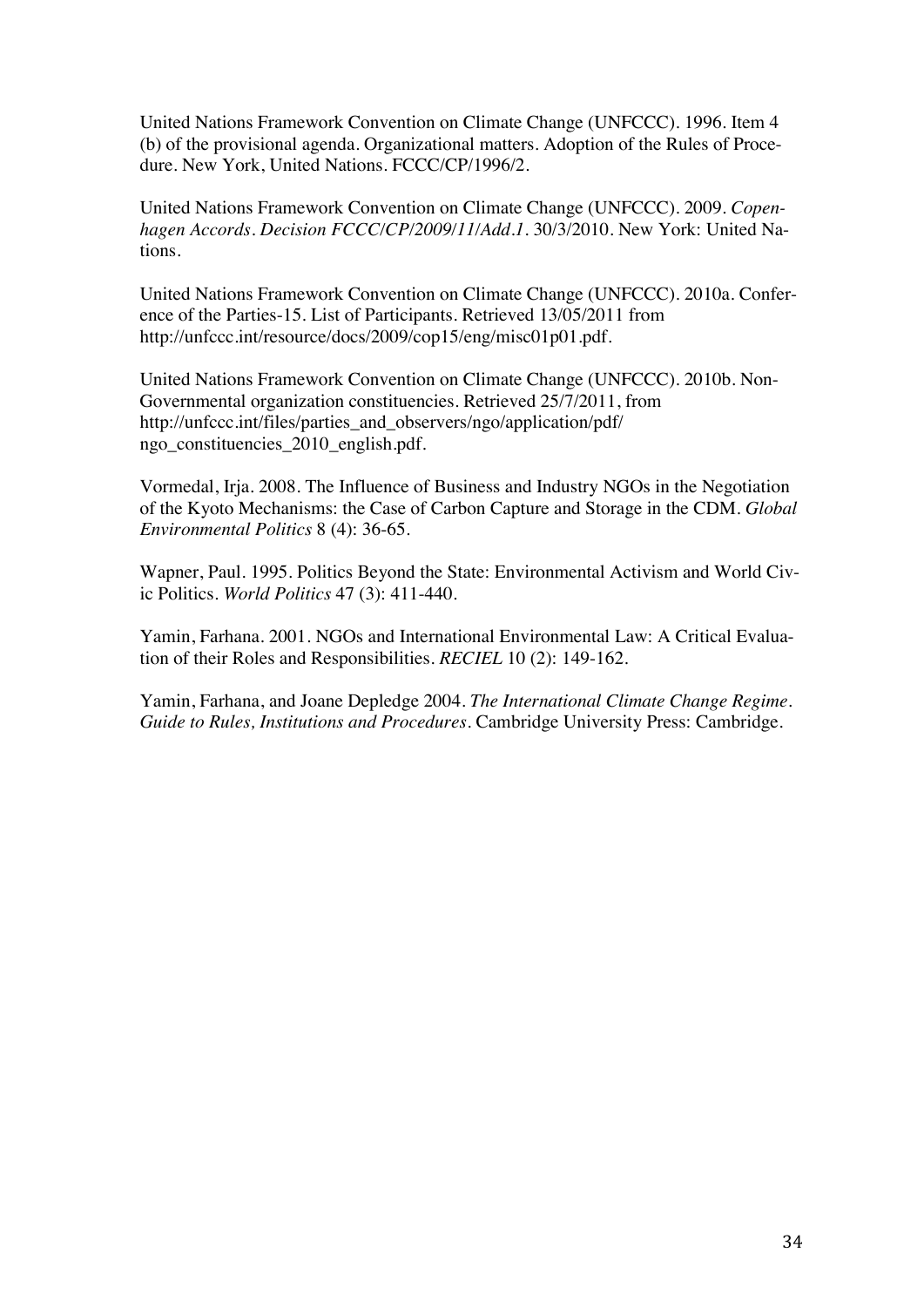# **Appendix 1: Interviews cited in the text**

AOSIS 1. 10.04.2010. Interview with high-ranking official on the influence of ENGOs and RINGOs on the AOSIS position in COP-15. UNFCCC, Bonn.

AOSIS 2. 15.12.2009. Interview with Ambassador Gregoire of the Commonwealth of Dominica and chief negotiator for AOSIS. UNFCCC, COP-15, Copenhagen.

ENGO 1. 14.12.2009. Interview with YOUNGO activist on YOUNGOs and ENGO role and influence on negotiations through demonstrations and lobbying. UNFCCC, COP-15, Copenhagen.

ENGO 2. 13.12.2009. Interview with Canadian climate activist on role of CAN and their role in coordinating demonstrations and activities drawing media attention. UNFCCC, COP-15, Copenhagen.

ENGO 3. 17.12.2009. Interview with president of national European division on lobbying activities of CAN International. UNFCCC, COP-15, Copenhagen.

ENGO 4. 14.12.2009. Interview with member of strategic planning committee of CAN on CAN's activities, strategies and influence. UNFCCC, COP-15, Copenhagen.

ENGO 5. 16.12.2009. Interview with lawyer in CAN legal unit on legal basis for lobbying of CAN. UNFCCC, COP-15, Copenhagen.

ENGO 6. 12.12.2009. Interview with member of European Youth Greens on activities and strategies within YOUNGO and CAN. UNFCCC, COP-15, Copenhagen.

ENGO 7. 11.6.2011. Interview with senior delegate of YOUNGO, UNFCCC, Bonn.

EU 1. 10.04.2010. Interview with Head of Section at a European countries' Ministry of the Environment on the influence of ENGOs and RINGOs on the national and EU position at the COP-15 and their high relevance early in the process. UNFCCC, Bonn.

Germany. 12.12.2009. Interview on how the German delegation perceives the roles, tactics and influence of NGOs. UNFCCC, COP-15, Copenhagen.

Gore, A. 16.12.2009. Speech during Side Event of Al Gore on role of global civil society in tackling the climate crisis. UNFCCC, COP-15, Copenhagen.

Irland. 11.12.2009. Interview with representative of Ministry for Environment on how the Irish delegation and European Union perceives the roles, strategy and influence of NGOs. UNFCCC, COP-15, Copenhagen.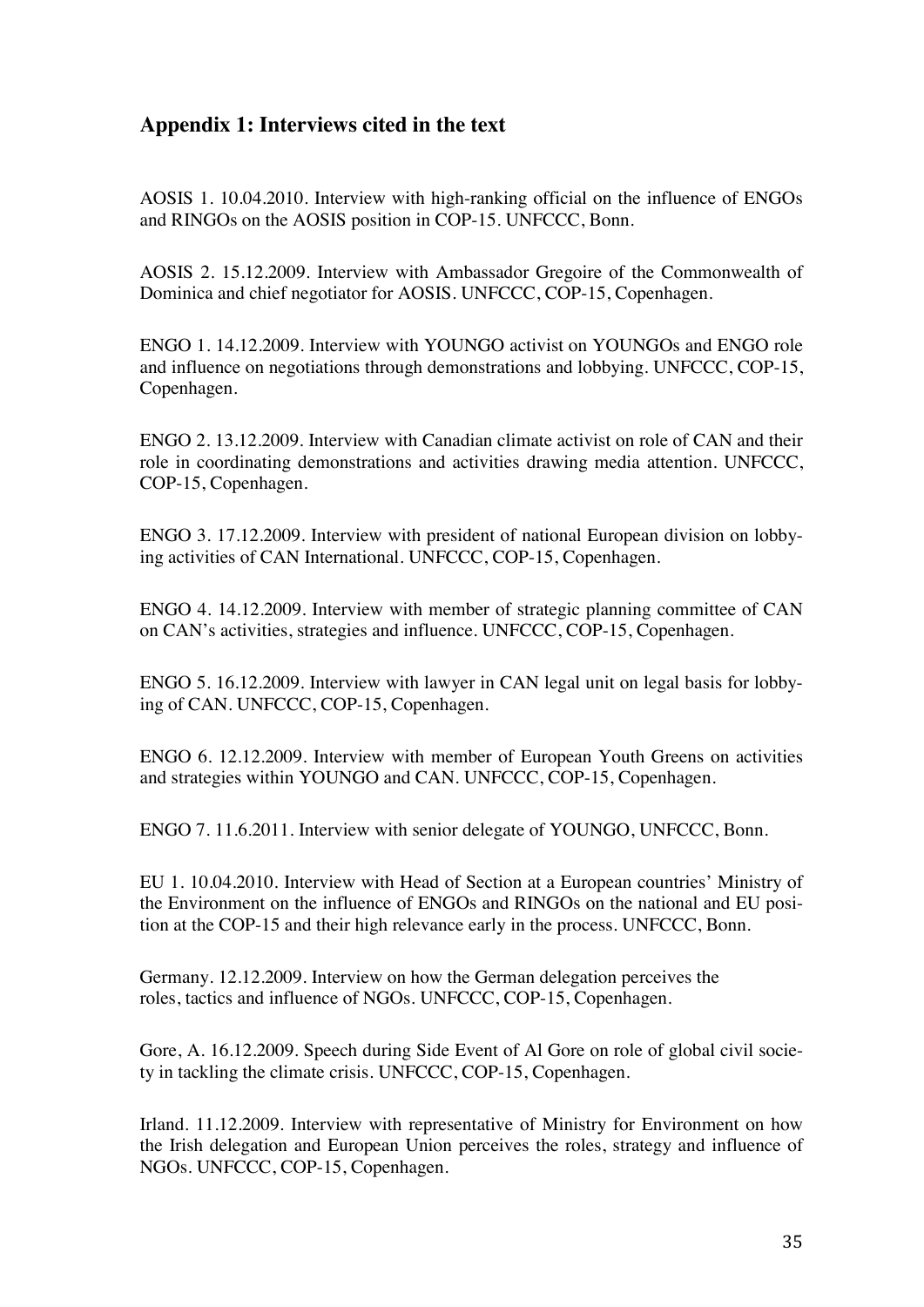Japan. 12.12.2009. Interview with Japanese representative from research institute in the AWG-LCA on the role, strategies and influence of NGOs, especially of RINGOs. UN-FCCC, COP-15, Copenhagen.

Kerry, J. 16.12.2009. Speech during Side Event of Senator John Kerry on Climate Change acknowledging the important role of NGOs in negotiations, UNFCCC, COP-15, Copenhagen.

Latin America. 11.4.2010. Interview with senior level representative on how the Latin American and national position has been influenced by RINGOs and ENGOs. UN-FCCC, Bonn.

LDC1. 11.04.2010. Interview on the importance of RINGO input for Least-Developed-Countries and the collaboration with national and international ENGOs.

LDC 2. 11.04.2010. Interview on the role of national ENGOs and the influence of international ENGOs and RINGOs on the Least-Developed-Countries position and the dynamics within the G77+China Group. UNFCCC, Bonn.

Nigeria. 12.12.2009. Interview with representative of Nigerian Delegation on how least developed countries delegations are infiltrated by NGO experts and policy advisors from elite universities. UNFCCC, COP-15, Copenhagen.

RINGO 14.12.2009. Interview with Executive Director of American Research Institution on advisory role of NGOs, transnational/ transissue NGO networks and their impact on the negotiations. Copenhagen, UNFCCC, COP-15.

Robinson, M. 16.12.2009. Speech of former Danish Prime Minister and UN High Commissioner on Human Rights on Climate Justice, ethics and the Copenhagen agenda: roles of institutions, civil society and markets. UNFCCC, COP-15, Copenhagen.

Umbrella Group 1. 11.04.2010. Interview with representative of Umbrella Group member (OECD country) at Bonn conference on the national position and the influence of RINGOs and ENGOs on the Umbrella Group. UNFCCC, Bonn.

UAE. 12.12.2009. Interview with representative of United Arab Emirates on role of NGOs in Arab countries and of RINGOs in negotiations. UNFCCC, COP-15, Copenhagen.

Vanuatu. 17.12.2009. Interview on cooperation between AOSIS and ENGOs/ RINGOs. UNFCCC, COP-15, Copenhagen.

YOUNGO. 10.12.2009. Observation protocol of Youth Organizations NGO meeting on daily strategies and constituency coordination. UNFCCC, COP-15, Copenhagen.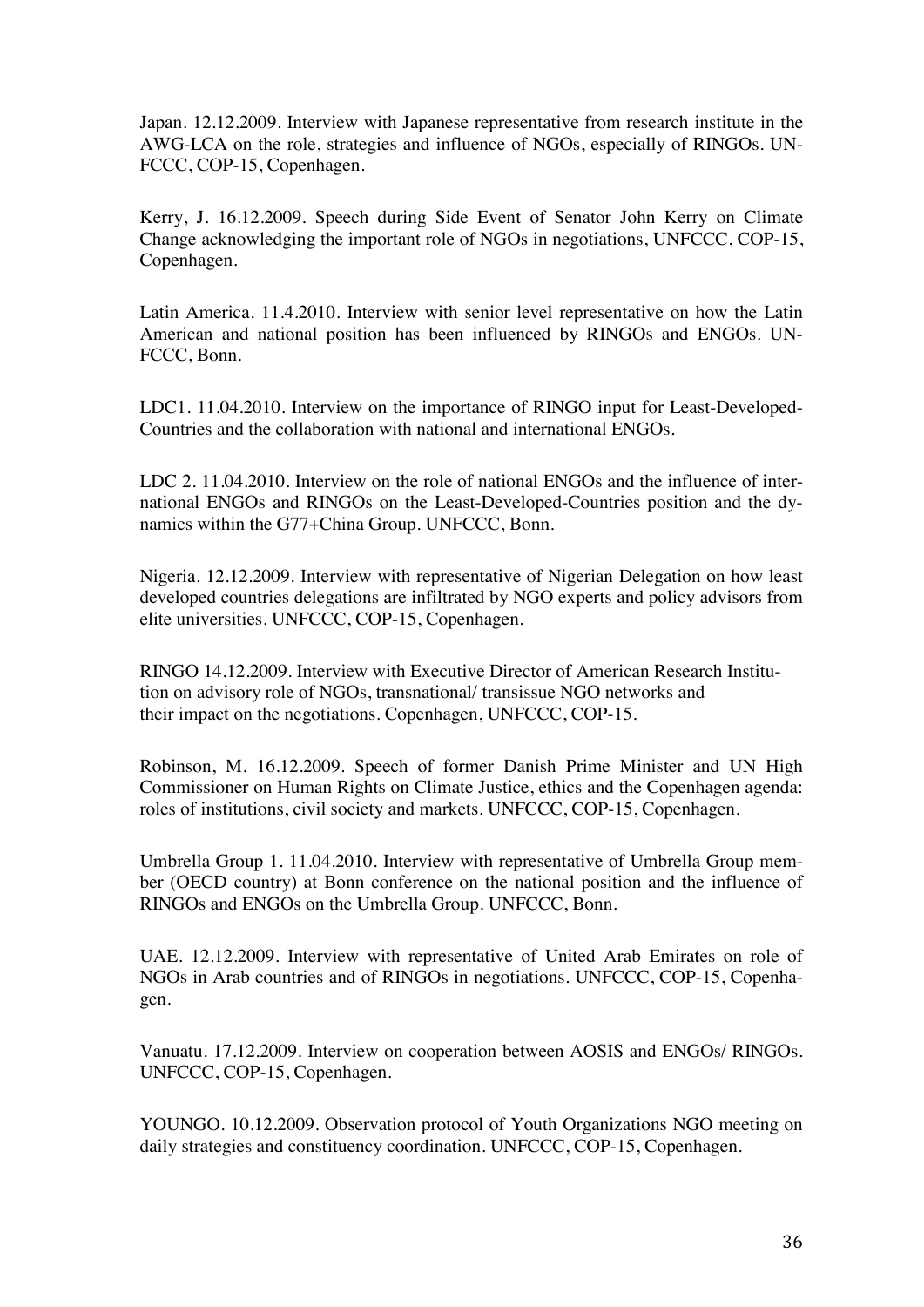# **Appendix 2: Survey questions**

# *Evaluation of the roles, strategies and influence of NGOs at COP-15*

# **1. Which role did your NGO take on in the negotiation?**

Advisory; Activist; Lobbyist; Observer/Networker; Other

## **2. What activities did this role involve?**

- Advising government delegations with scientific expertise

- Providing information to government delegations (publications, speeches at side events attended by government delegates)

- Joining government delegations as advisor on policy field
- Joining government delegations as negotiator
- Demonstrations inside the conference centre
- Demonstrations outside the conference centre
- Lobbying of like-minded government delegations
- Lobbying of government delegations with different negotiation objectives
- Observing the negotiations
- Networking with other NGO delegates
- Visiting side events
- Other

# **3. On which level would you say was your NGO trying to influence the negotiations and with which intensity?**

|                                                           | Very<br>low in-<br>tensity | Low in-<br>tensity | Moderate<br>intensity | High in-<br>tensity | Very high<br>intensity | N/A |
|-----------------------------------------------------------|----------------------------|--------------------|-----------------------|---------------------|------------------------|-----|
| Agenda Setting                                            |                            |                    |                       |                     |                        |     |
| Influence on discur-<br>sive positions of states          |                            |                    |                       |                     |                        |     |
| Improve participation<br>opportunities for<br><b>NGOs</b> |                            |                    |                       |                     |                        |     |
| Bring about policy<br>change of central ac-<br>tors       |                            |                    |                       |                     |                        |     |
| Influence the negotiat-<br>ing position of states         |                            |                    |                       |                     |                        |     |

# **4. What activities did your NGO undertake between January and December 2009 to influence the agenda of the COP-15 prior to the conference?**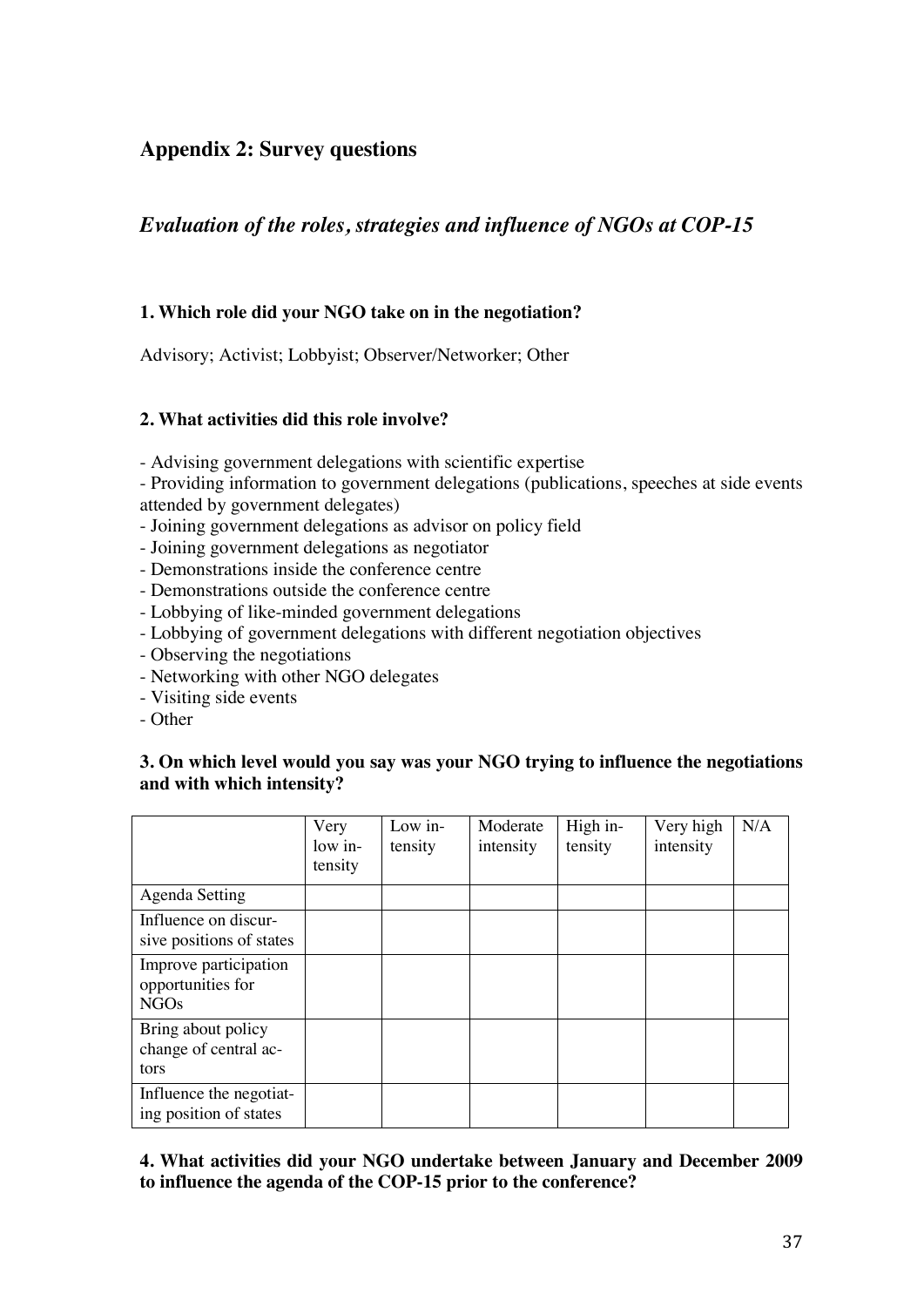**5. What was your main issue of concern at the negotiations?** 

**6. Was there a shift in the general understanding of the issue between January 2009 and December 2009 among the actors involved (states and NGOs)?** 

**6.a) Please specify how (from which starting point to what end view) the understanding of the issue changed** 

**7. What did your NGO do to bring about this shift in how the issue was understood?** 

**8. Which strategies/ tactics did your NGO use to achieve its negotiation objectives?** 

**9.What were the initial negotiating positions of the key states you were in close contact with?** 

**10. Did these key actors change their position during the negotiations?** 

**11. Do the Copenhagen Accords reflect your NGOs position about what should be done on the issue?** 

**12. Do the Copenhagen Accords contain text that has been drafted by your NGO?** 

**13. Do the Copenhagen Accords contain text that reflects your NGO's negotiation objectives?** 

**14. How would you evaluate your NGOs influence on the negotiation process (January 2009 until December 18, 2009)?** 

**15. How (high or low) would you evaluate your NGOs influence on the negotiation outcome (the Copenhagen Accords)?** 

**16. Is your NGO accredited with the United Nations Economic and Social Council (ECOSOC)?** 

- Yes - No - Don't know - Other

**17. Did members of your NGO join government delegations?** 

**18. How many members did your delegation have (registered) at COP-15 in Copenhagen?** 

**19. How is your NGO funded?**